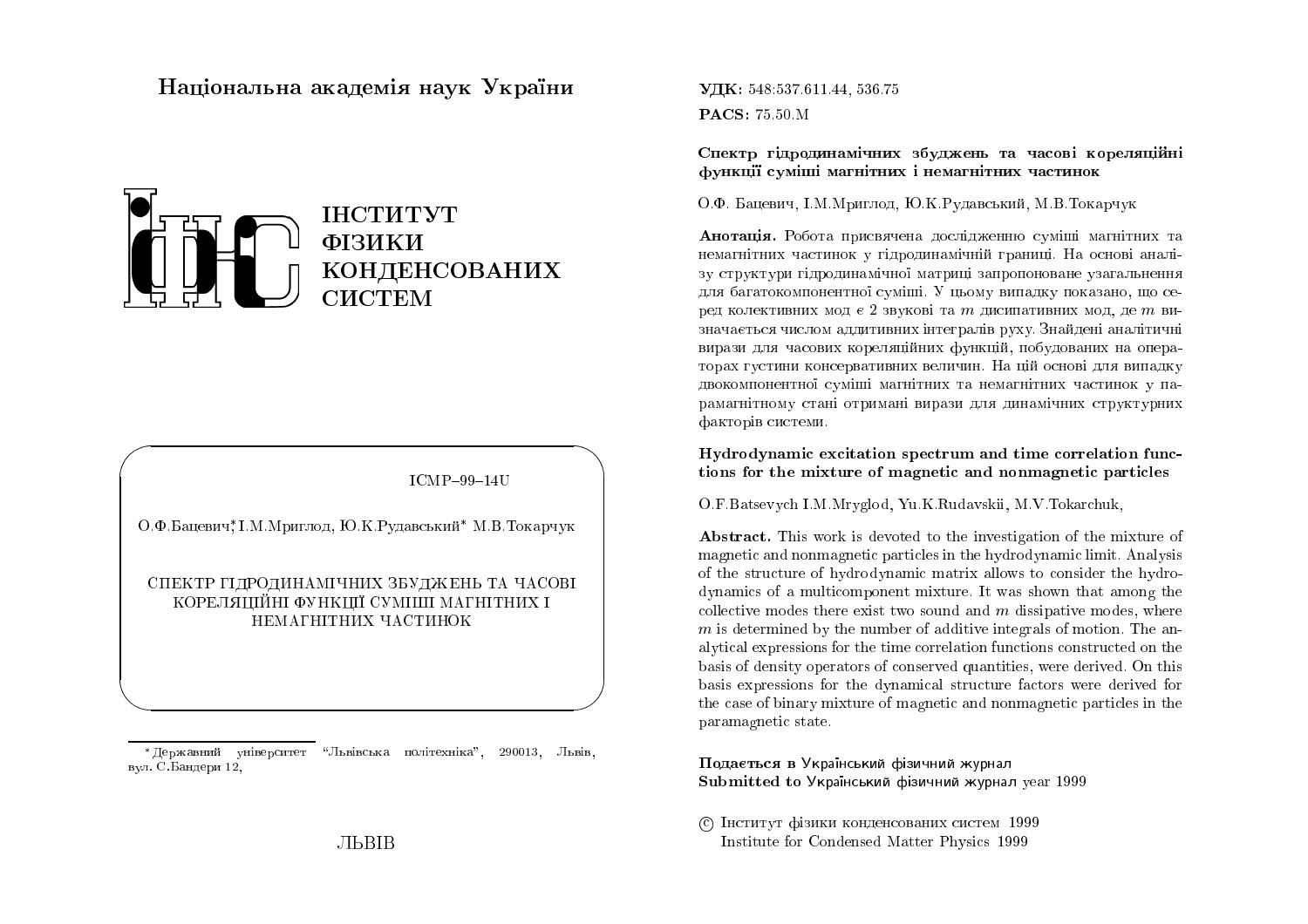#### 1. Вступ

 $V$  зв'язку із активним вивченням магнітних рідин  $[1,2]$ , теоретичні дослідження спектрів колективних збуджень, коефіцієнтів переносу та часових кореляційних функцій для статичних моделей сумішей магнітних та немагнітних частинок, становлять значний експериментальний та прикладний інтерес. Особливе значення при цьому мають розрахунки коефіцієнтів переносу, динамічних структурних факторів (парціальних структурних факторів "густина-густина" і магнітного динамічного структурного фактора) та вивчення впливу на ці величини зовнішнього магнітного поля. Вивчення спектру колективних збуджень дає можливість аналізу особливостей поширення звукових, теплових, взаємодифузійних, спінових коливань, і дозволяє зрозуміти механізм появи нових колективних процесів кінетичної природи. З точки зору експериментів з розсіяння є актуальним дослідження гідродинамічної границі ( $k \to 0, \omega \to 0,$  де  $k$  та $\omega$  – увильовий вектор та послота), та послотаучнок відповідних цасо- $\omega$  – хвильовий вектор та частота), та розрахунок відповідних часових кореляційних функцій.

У роботах [3,4] була представлена статистична гідродинаміка суміші магнітних та немагнітних частинок у зовнішньому неоднорід-<br><mark>.</mark> ному магнітному полі. Методом нерівноважного статистичного оператора [8,9] були отримані узагальнені рівняння гідродинаміки, придатні для опису як сильно, так і слабо нерівноважних станів. Зокрема, для опису слабо нерівноважних процесів знайдені лінеаризова<mark>-</mark> ні рівняння молекулярної гідродинаміки та рівняння для часових<br><mark>.</mark> кореляційних функцій та проаналізовані відповідні функції пам'яті, які повязані із узагальненими коефіцієнтами переносу в'язкості, теплопровідності, термов'язкості, спінової дифузії тощо.

Метою даної роботи є використання отриманих раніше результа-<br><sup>[9</sup>04] тів [3–5] для вивчення гідродинамічної області хвильових векторів<br>.  $k$  та частот  $\omega$ . Зокрема, ми знайдемо спектр гідродинамічних збуджень та запропонуємо один із методів відшукання вагових коефіці<mark>-</mark> єнтів для отримання аналітичних виразів для часових кореляційних<br>. функцій. Особливість пропонованого підходу полягає в тому, що усі викладки будуть проводитись для більш загального випадку бага-<br>——————————————————— токомпонентної суміші. Таким чином, отримані результати мають<br>< бiльш широку область застосування.<br>.

# 2. Рівняння молекулярної гідродинаміки

Продовжуючи цикл робіт  $[6,7,5],$  де досліджувались гідродинамічні процеси слабонерівноважних магнітних рідин і сумішей магнітних та немагнітних частинок, ми будемо розглядати рідку суміш маг-<br>Соборов Івановічно і існовічно большо бородові нітних та немагнітних частинок у гідродинамічному стані. Система описується гамільтоніаном типу [5] із взаємодією між спінами, типу<br>Гайванбавла. Для дослідницию домаї онодами, мощно, динависласць Гайзенберга. Для дослідження такої системи, можна, використовуючи метод нерівноважного стастистичного оператора  $3$ убар $\mathrm{e}$ ва  $[8,9],$ отримати рівняння молекулярної гідродинаміки та рівняння для часових кореляційних функцій [6,7]. Для малих відхилень системи від положення рівноваги, після перетворення Лапласа, можемо записати рівняння узагальненої гідродинаміки у матричному вигляді  $[6]$ :

$$
\left\{ i\omega \cdot \tilde{1} - i\tilde{\Omega}(k) + \tilde{\Phi}(k,\omega) \right\} \langle \Delta \hat{Y}_i(k) \rangle^{\omega} = 0. \tag{2.1}
$$

Лаплас-зображення часових кореляційних функцій  $\hat{F}(k,z)$  задовільняють рів<mark>няння</mark>

$$
\left\{z \cdot \tilde{1} - \mathrm{i}\tilde{\Omega}(k) + \tilde{\Phi}(k, z)\right\} \tilde{F}(k, z) = \tilde{F}_0(k),\tag{2.2}
$$

тут і $\tilde{\Omega}(k)$  – частотна матриця,  $\tilde{\Phi}(k,z)$  – матриця функцій пам'яті, визначені наступним чином:<br>.

$$
\begin{aligned}\n\mathbf{i}\tilde{\Omega}(k) &= (\mathbf{i}\hat{L}\cdot\hat{Y}(k), \hat{Y}(-k)) \ (\hat{Y}(k), \hat{Y}^+(-k))^{-1}, \\
\tilde{\Phi}(k, z) &= \left( (1-\mathcal{P}) \mathbf{i}\hat{L}\cdot\hat{Y}, \frac{1}{z+(1-\mathcal{P}) \mathbf{i}\hat{L}} \ (1-\mathcal{P}) \mathbf{i}\hat{L}\cdot\hat{Y}^+ \right) \\
&\times \left( \hat{Y}(k), \hat{Y}^+(-k) \right)^{-1},\n\end{aligned} \tag{2.4}
$$

де і $\hat{L}$  – оператор Ліувіля системи,  ${\cal P}$  - проекційний оператор Морі, що діє за правилом:<br>.

$$
\mathcal{P} \cdot \tilde{A} = (\tilde{A}, \hat{Y}(-k)) (\hat{Y}(k), \hat{Y}^+(-k))^{-1} \hat{Y}(k), \tag{2.5}
$$

 $(\hat{A},\hat{B})$  означає кореляційну функцію

$$
(\hat{A}, \hat{B}) = \int_0^1 \langle \hat{A} \rho_0^{\tau} \hat{B} \rho_0^{-\tau} \rangle d\tau, \qquad (2.6)
$$

де (...) позначає засереднення за рівноважним розподілом Ґіббса<br>Сидійсь  $\rho_0,$  а  $\hat{Y}(k)$  – вектор-стовпець параметрів скороченого опису системи.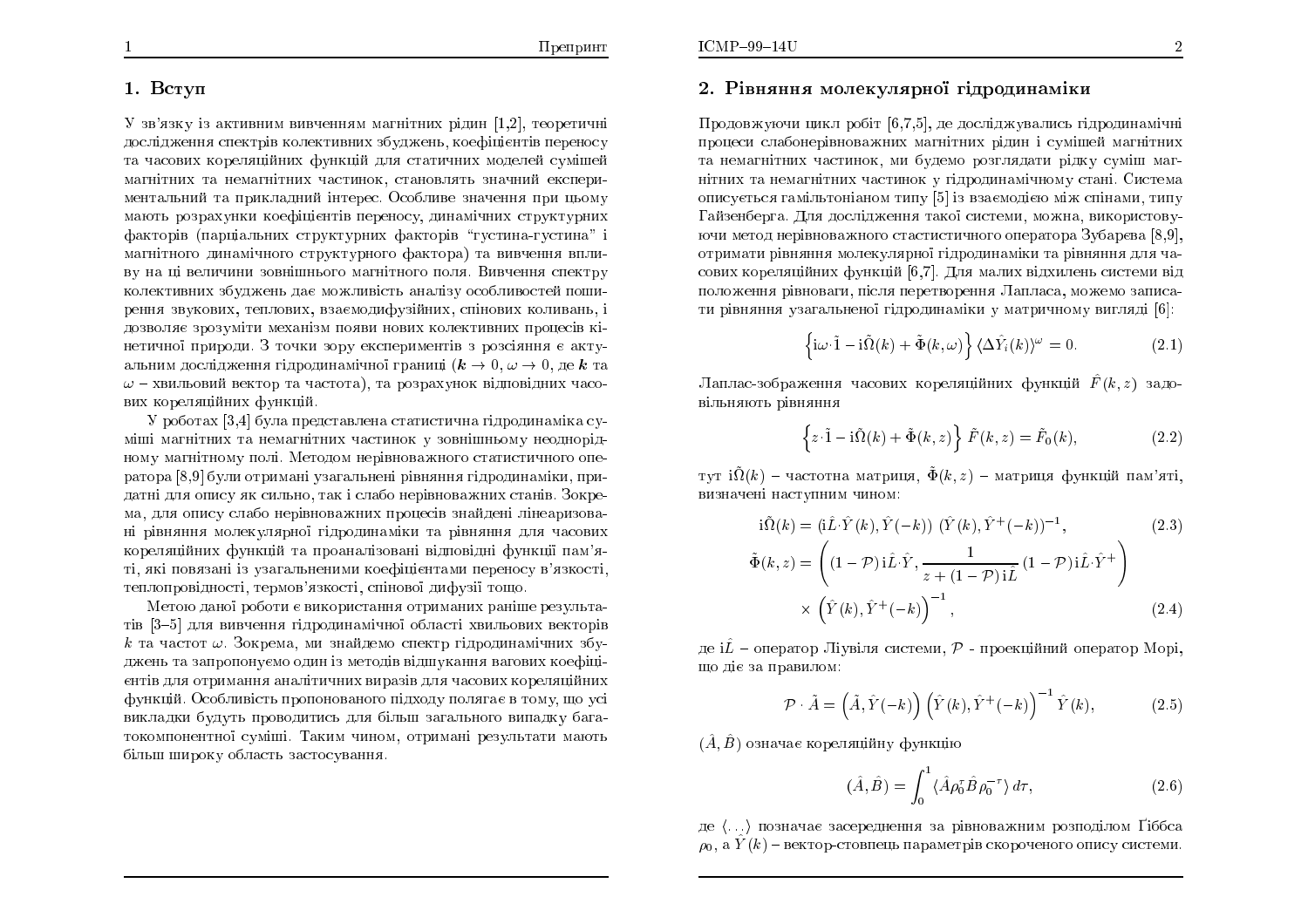В якості параметрів скороченого опису беруть Фур'є компоненти<br>——————————————————— густин консервативних змінних. Для двокомпонентної суміші магнітних та немагнітних частинок [5], після проведення процедури ор-ÔÏÇÏÎÁÌiÚÁi§, ×ÏÎÉ ÚÁÉÓÕÀÔØÓÑ Õ ×ÉÇÌÑÄi:

$$
\hat{Y}(k) = \{\hat{n}_1(k), \hat{n}_2(k), \hat{p}(k), \hat{s}(k), \hat{h}(k)\},\tag{2.7}
$$

i є відповідно Фур'є компонентами парціальних густин числа немагнітних частинок (сорт 1) та магнітних частинок (сорт 2), повного iмпульсу, відпроектованого магнітного моменту та повної ентальпії,<br>. і залежать від модуля хвильового вектора  $k$ . Матриця статичних кореляційних функцій  $\tilde{F}_0(k) = \left(\hat{Y}_i(k), \hat{Y}^+_i(k)\right)$ , що входить у праву сторону  $(2.2)$ , для ортогоналізованих параметрів скороченого опису (2.7), має блокдіагональну структуру [5].

Використовуючи властивості симетрії кореляційних функцій відносно інверсії часу та відносно операцій просторової симетрії, можна показати [7], що в системі, яка описується п'ятьма параметрами скороченого опису (2.7) і перебуває в однорідному зовнішньому магнітному полі, матриця і $\tilde{\Omega}$  буде мати "хрестоподібну" структуру: ненульовими елементами будуть лише ті, які містять індекс, що відповідає імпульсу. Легко показати, що така ж структура матриці іΏ<br>Єслі і остатки і сообобовани обороді і сообороми і сі буде і в загальнішому випадку багатокомпонентних суміше<mark>й</mark>.

Будемо розглядати загальніший випадок  $m+2$  параметрів скороченого опису, де  $m = m_1 + m_2$ . Тут  $m_1$  є кількістю компонент рідинної підсистеми (кількість сортів частинок), якій відповідають параметри  $\{ \hat{n}_1(k), \ldots, \hat{n}_{m_1}(k) \}$ ;  $m_2$  є кількістю консервативних змінних, що відносяться до спінової підсистеми (ними можуть бути парціальні магнітні моменти різних сортів магнітних частинок  $\{\hat{s}_1(k), \ldots, \hat{s}_{m_2} (k)\}$  у випадку, якщо останні комутують з гамільтоніаном); ще двома параметрами є густина повного імпульсу  $\hat{p}(k)$ та ентальпії  $\hat{h}(k)$ .

Легко переконатись, що завдяки консервативності параметрів скороченого опису, частотна матриця (2.3) у гідродинамічному наближенні є лінійною по  $k$ :

$$
i\tilde{\Omega} = i k \cdot v_s \cdot \tilde{\nu} = \delta \cdot v_s \cdot \tilde{\nu}, \qquad (2.8)
$$

тоді як матриця функцій пам'яті є квадратичною:

$$
\tilde{\Phi} = -k^2 \cdot v_s \cdot \tilde{\varphi} = \delta^2 \cdot v_s \cdot \tilde{\varphi},\tag{2.9}
$$

 $\Gamma$ ут і надалі будемо користуватись позначенням  $\delta \equiv i k$  і вважати  $\delta$  малим параметром. Квадратичний вклад по  $\delta$  в частотну матрицю рівний нулю. Коефіцієнт пропорційності  $v_s$  в  $(2.8, 2.9)$  вибраний наступним чином:

$$
v_s^2 = \frac{1}{2} \operatorname{Sp} \left[ \left( \frac{\mathrm{i}\tilde{\Omega}}{\delta} \right)^2 \right], \tag{2.10}
$$

звідси виплива $\epsilon$ , що шпур квадрату матриці  $\tilde{\nu}$  рівний  $2$ :

$$
Sp\,\tilde{\nu}^2 = 2.\tag{2.11}
$$

Вибраний таким чином, коефіцієнт  $v_s$ , як буде показано далі, дає ÎÁÍ Û×ÉÄËiÓÔØ ÏÛÉÒÅÎÎÑ Ú×ÕËÏ×ÉÈ È×ÉÌØ <sup>×</sup> ÓÉÓÔÅÍi <sup>i</sup> ÊÏÇÏ ××ÅÄÅÎÎÑ дозволяє працювати з обезрозміреними матрицями  $\tilde{\nu}$  та  $\tilde{\varphi},$  що значно спрощує викладки.

Використовуючи марківське наближення, яке є асимптотично точне в гідродинамічній області, бачимо, що залежність повної гідродинамічної матриці  $\widetilde{T}_H \equiv \mathrm{i} \tilde{\Omega} - \tilde{\Phi}$  від  $z$  зникає. Тому, розглядаючи рівняння  $(2.1), (2.2)$  в гідродинамічному наближенні, для малих  $k$  і  $z$ , ми можемо обмежитися у рівняннях  $(2.1), (2.2)$  розглядом гідродинамічної матриці  $\tilde{T}_\delta$ :

$$
\tilde{T}_{\delta}(z) = \tilde{\nu} + \delta \cdot \tilde{\varphi},\tag{2.12}
$$

враховуючи, що:

$$
\tilde{T}_H = \mathbf{i}\tilde{\Omega} - \tilde{\Phi} = \delta \cdot v_s \cdot \tilde{T}_\delta. \tag{2.13}
$$

Нехай в наборі  $m+2$  параметрів скороченого опису імпульс має<br>son =  $(\hat{V}, (h) = \hat{v}(h))$  = soni prevenueur pr'enew (2.8) = prumente de vi номер  $\pi$   $(\hat{Y}_{\pi}(k) = \hat{p}(k)),$  тоді, враховуючи зв'язок (2.8) та вищезгадані властивості симетрії,  $\tilde{\nu}$  для такої системи запишеться  $[5]$ :

$$
\tilde{\nu} = \begin{pmatrix}\n0 & \cdots & 0 & \nu_{1,\pi} & 0 & \cdots & 0 \\
\vdots & \vdots & \vdots & \vdots & & \vdots \\
0 & \cdots & 0 & \nu_{\pi-1,\pi} & 0 & \cdots & 0 \\
\nu_{\pi,1} & \cdots & \nu_{\pi,\pi-1} & 0 & \nu_{\pi,\pi+1} & \cdots & \nu_{\pi,m+2} \\
0 & \cdots & 0 & \nu_{\pi+1,\pi} & 0 & \cdots & 0 \\
\vdots & \vdots & \vdots & \vdots & & \vdots \\
0 & \cdots & 0 & \nu_{m+2,\pi} & 0 & \cdots & 0\n\end{pmatrix},
$$
\n(2.14)

з тих самих міркувань матриця  $\tilde{\varphi}$  буде мати протилежну до  $\tilde{\nu}$  струк-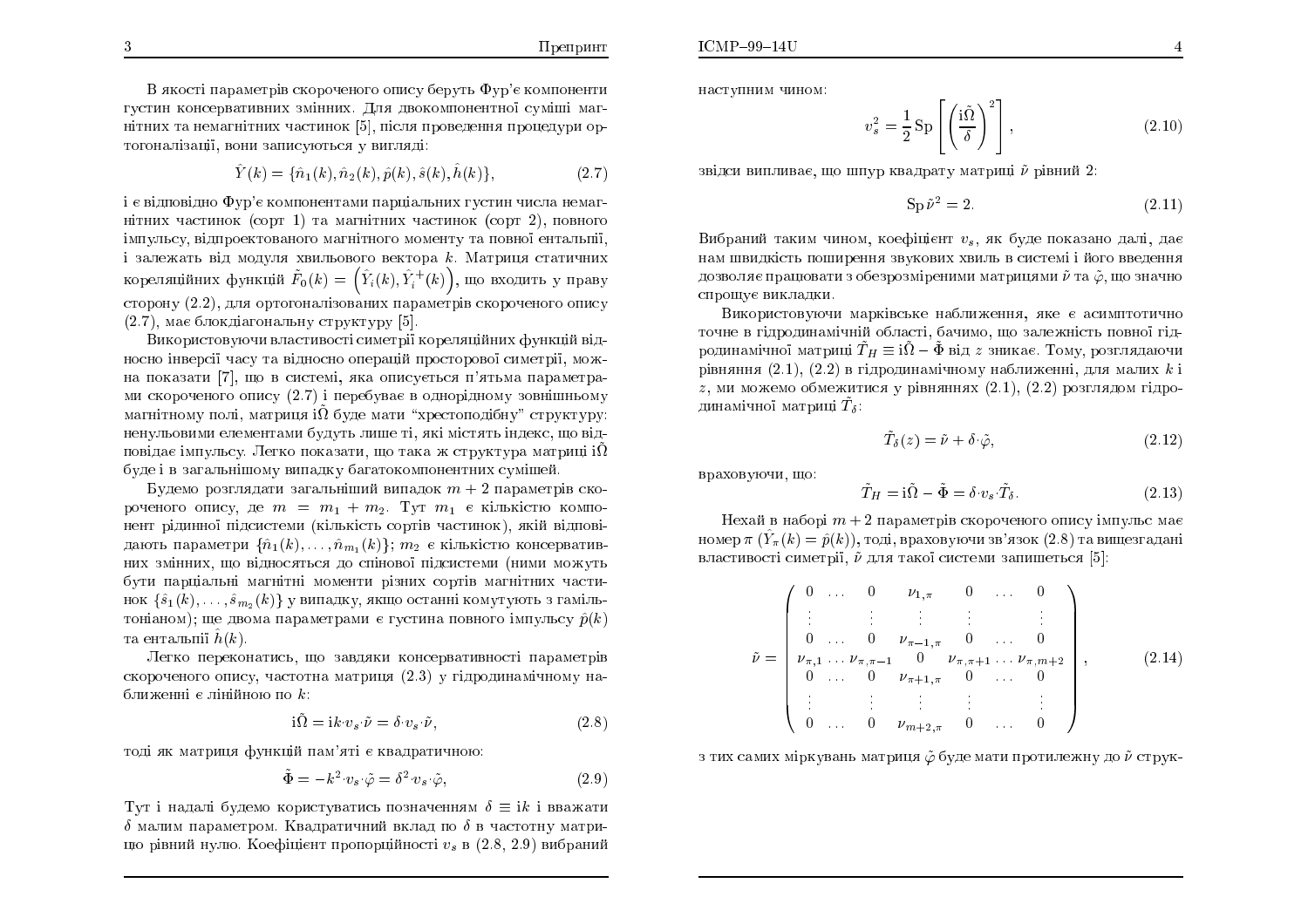туру:

$$
\tilde{\varphi} = \begin{pmatrix}\n\varphi_{1,1} & \cdots & \varphi_{1,\pi-1} & 0 & \varphi_{1,\pi+1} & \cdots & \varphi_{1,m+2} \\
\vdots & \vdots & \vdots & \vdots & & \vdots \\
\varphi_{\pi-1,1} & \cdots & \varphi_{\pi-1,\pi-1} & 0 & \varphi_{\pi-1,\pi+1} & \cdots & \varphi_{\pi-1,m+2} \\
0 & \cdots & 0 & \varphi_{\pi,\pi} & 0 & \cdots & 0 \\
\varphi_{\pi+1,1} & \cdots & \varphi_{\pi+1,\pi-1} & 0 & \varphi_{\pi+1,\pi+1} & \cdots & \varphi_{\pi+1,m+2} \\
\vdots & \vdots & \vdots & \vdots & \vdots \\
\varphi_{m+2,1} & \cdots & \varphi_{m+2,\pi-1} & 0 & \varphi_{m+2,\pi+1} & \cdots & \varphi_{m+2,m+2}\n\end{pmatrix}.
$$
\n(2.15)

Легко переконатись, що для матриці  $\tilde{\nu}$  is структурою (2.14) виконується властивість:

$$
\tilde{\nu}^3 = \tilde{\nu},\tag{2.16}
$$

#### 3. Спектр гідродинамічної матриці

Пошук розв'язків рівнянь  $(2.1)$  та  $(2.2)$  зводиться до знаходження системи власних значень  $\{z_i\}$  гідродинамічного оператора  $T_\delta$  (2.12), які є пропорційними власним значенням  $\{Z_i\}$  повного гідродинамічного оператора  $T_H$  рівняння  $(2.1)$  (див.  $(2.13)$ ):

$$
Z_i = \delta v_s \ z_i. \tag{3.1}
$$

Власні значення  $z_i$  можна шукати у вигляді ряду по  $\delta$ :

$$
z_i = \lambda_i + \delta \ D_i + \delta^2 \ \gamma_i + \dots,\tag{3.2}
$$

де квадратична поправка  $\delta^2 \gamma_i$  у (3.2) може бути знайдена лише при врахуванні в гідродинамічній матриці  $\tilde{T}_{\delta}$  квадратичних по  $\delta$  і вищих поправок, тому, використовуючи вирази  $(2.8)$  i  $(2.9)$ , в остаточних результатах ми мусимо обмежитись лише нульовим і лінійним наближенням  $z_i$  по  $\delta$ .

Для знаходження  $\lambda_i$  та  $D_i$  маємо рівняння:

$$
\det \tilde{B}(\lambda, D) = 0,\tag{3.3}
$$

$$
\ddot{B}(\lambda, D) \equiv \tilde{\nu} - \lambda + \delta \cdot (\tilde{\varphi} - D), \tag{3.4}
$$

де  $\lambda$  та  $D$  – відповідні діагональні матриці. Нулі характеристичного полінома det $(\tilde{\nu} - \lambda) = (\lambda^2 - \frac{1}{2} Sp \tilde{\nu}^2)(-\lambda)^m$  матриці  $\tilde{\nu}$  дають нам три різні розв'язки для власних значень (3.2) у нульовому наближенні:

$$
\lambda_+ \equiv \lambda_{m+1} = +1, \quad \lambda_- \equiv \lambda_{m+2} = -1, \quad \lambda_0 \equiv \lambda_1 = \ldots = \lambda_m = 0,
$$
\n(3.5)

причому  $\lambda_+$ ,  $\lambda_-$  – прості, а  $\lambda_0$  – *т*-кратно вироджені корені. Власні значення  $\lambda_+$ ,  $\lambda_-$  відповідають власним значенням  $\pm \delta v_s$  повного гідродинамічного оператора  $\tilde{T}_H$  (див (3.1)), тому  $\lambda_+$ ,  $\lambda_-$  описують пропагаторні моди і відповідають за поширення звуку в системі [7]:  $\lambda_0$  описують до дисипативні моди, що відповідають за дифузійні пронеси.

Для знаходження  $D_i$ , розкладемо детермінант матриці  $B(\lambda, D)$  $(3.4)$  в ряд по  $\delta$  з точністю до лінійних доданків:

$$
\det \tilde{B}(\lambda, D) = \det(\tilde{\nu} - \lambda) + \delta \cdot \sum_{i,j} (\varphi_{ij} - D\delta_{ij}) \left. \frac{\partial \det \tilde{B}(\lambda, D)}{\partial(\delta \cdot \varphi_{ij})} \right|_{\delta = 0} = (3.6)
$$

$$
= \det(\tilde{\nu} - \lambda) + \delta \cdot \sum_{i,j} (\varphi_{ij} - D\delta_{ij}) A_{ij}(\lambda) = 0,
$$

де  $\delta_{ij}$  – символ Кронекера,  $A_{ij}(\lambda) = \mathrm{Ad}_{ij} \left( \tilde{B}(\lambda, D) \right) \Big|_{\delta=0}$  – алгебраїчне доповнення до елемента $B_{ij}$ матриці $\tilde{B}$ при $\delta=0.$ Легко бачити, що  $\tilde{B}(\lambda, D)\Big|_{s=0} = \tilde{\nu} - \lambda$ , і, як відомо із загальної теорії матриць [10]:

$$
A_{ij}(\lambda) = (\tilde{\nu} - \lambda)_{ji}^{-1} \cdot \det(\tilde{\nu} - \lambda).
$$
 (3.7)

Для матриці  $(\tilde{\nu} - \lambda)$  нескладно знайти обернену матрицю, і ми отримаємо:

$$
A_{ij}(\lambda) = (-\lambda)^{m-1} \left( \lambda^2 - 1 + \lambda \tilde{\nu} + \lambda \tilde{\nu}^2 \right)_{ji}.
$$
 (3.8)

Рівняння (3.6) тепер запишеться у вигляді:

$$
\det \tilde{B}(\lambda, D) = \det(\tilde{\nu} - \lambda) + (-\lambda)^{m-1} \delta \cdot \operatorname{Sp} \left[ (\tilde{\varphi} - D)(\lambda^2 - 1 + \lambda \tilde{\nu} + \tilde{\nu}^2) \right].
$$
\n(3.9)

Підставляючи власне значення  $\lambda = \lambda_+$ , із (3.9) отримаємо рівняння для знаходження  $D_{+}$ :

$$
Sp [(\tilde{\varphi} - D_{\pm}) (\lambda_{\pm}^2 - 1 + \lambda_{\pm} \tilde{\nu} + \tilde{\nu}^2)] = 0.
$$
 (3.10)

Звідси  $D_{+} = (\text{Sp}(\tilde{\varphi}\tilde{\nu}^{2}) \pm \text{Sp}(\tilde{\varphi}\tilde{\nu})) / (\text{Sp}(\tilde{\nu}^{2}) \pm \text{Sp}(\tilde{\nu}))$ , або ж, враховуючи, що  $\text{Sp}(\tilde{\varphi}\tilde{\nu}) = \text{Sp}(\tilde{\nu}) = 0$ , остаточно маємо:

$$
D_* \equiv D_+ = D_- = \frac{\text{Sp}(\tilde{\varphi}\tilde{\nu}^2)}{\text{Sp}(\tilde{\nu}^2)},
$$
(3.11)

Pозв'язки для дисипативних мод  $\{D_i, i = 1, ..., m\}$  легше отримати безпосередньо із рівняння (3.3). При  $\lambda = \lambda_0 = 0$  отримуємо:

$$
\det \tilde{B}(0, D) = \det (\tilde{\nu} + \delta \cdot (\tilde{\varphi} - D)) = 0. \tag{3.12}
$$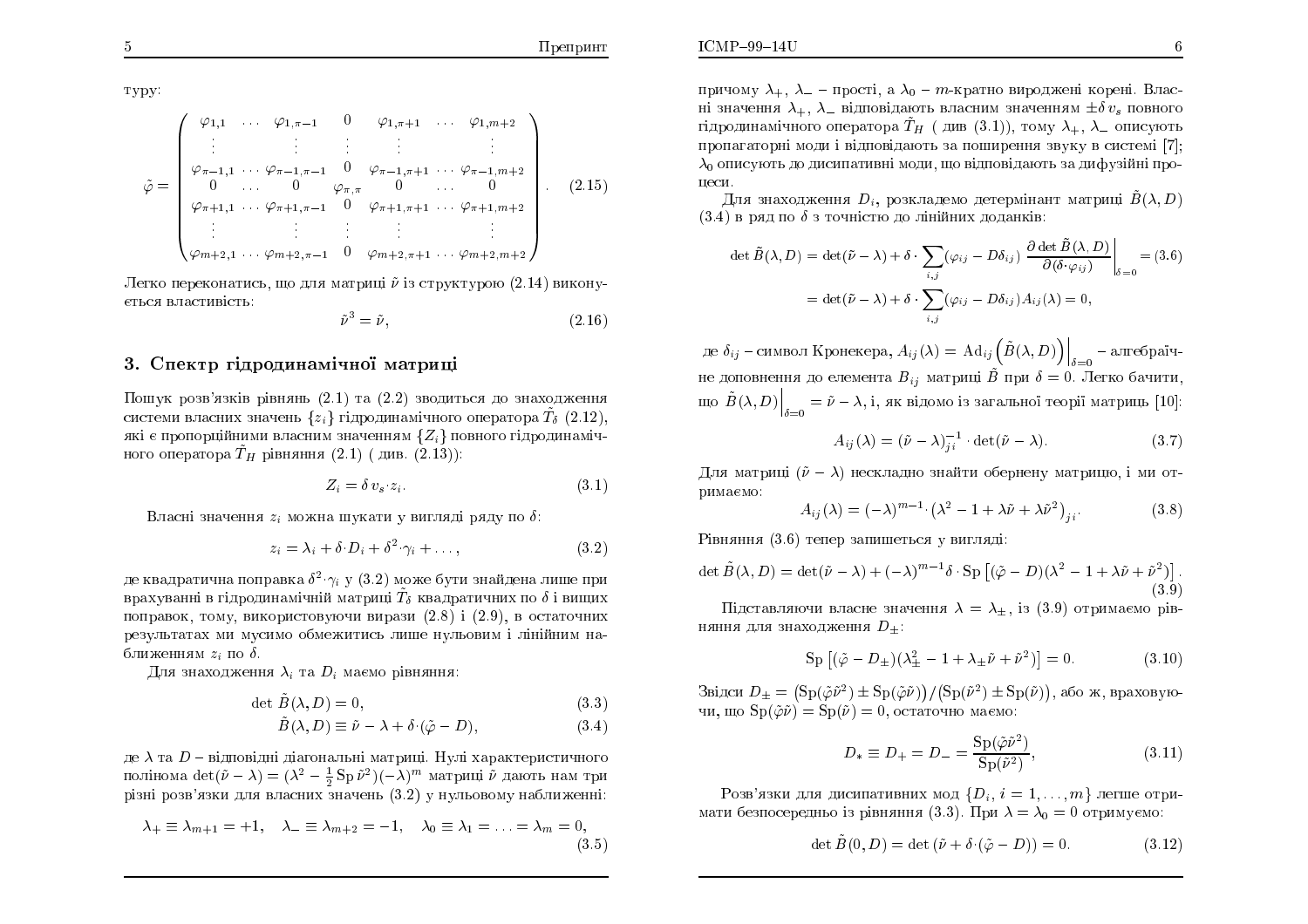Розкладемо det  $\tilde{B}(0, D)$  по елементах  $\pi$ -ого рядка:

$$
\det \tilde{B}(0, D) = \sum_{i(\neq \pi)} \nu_{\pi i} A_{\pi i} + \delta \cdot (\varphi_{\pi \pi} - D) A_{\pi \pi}.
$$
 (3.13)

Множник  $A_{\pi i} = \text{Ad}_{\pi i} \tilde{B}(0, D)$  є алгебраїчним доповненням елемента  $B_{\pi i}$  (який рівний  $\nu_{\pi i}$ ) матриці  $\tilde{B}(0,D)$ , і є детермінантом матриці  $\tilde{B}'$ , розмірності  $(m + 1) \times (m + 1)$ , що утворюється з матриці  $\tilde{B}(0, D)$ , розмірності  $(m + 2) \times (m + 2)$ , шляхом викреслювання  $\pi$ -го рядка та  $i$ -го стовпця. В матриці  $\tilde{B}'$  всі стовпці, крім  $\pi$ -го, пропорційні до  $\delta,$ тому  $\delta^m$  можна винести за межі детермінанта:

$$
A_{\pi i} = \mathrm{Ad}_{\pi i}(\tilde{\nu} + \delta \cdot (\tilde{\varphi} - D)) = \delta^m \cdot \mathrm{Ad}_{\pi i}(\tilde{\nu} + \tilde{\varphi} - D), \quad i \neq \pi,
$$

крім того, легко бачити, що  $A_{\pi\pi} = \delta^{m+1} \cdot \text{Ad}_{\pi\pi}(\tilde{\varphi} - D),$  і ми можемо остаточно записати  $(3.13)$  у вигляді:

$$
\det \tilde{B}(0, D) = \delta^m \cdot \sum_{i(\neq \pi)} \nu_{\pi i} \cdot \mathrm{Ad}_{\pi i} (\tilde{\nu} + \tilde{\varphi} - D)
$$

$$
+ \delta^{m+2} \cdot (\varphi_{\pi \pi} - D) \cdot \mathrm{Ad}_{\pi \pi} (\tilde{\varphi} - D). \tag{3.14}
$$

Коефіцієнт при  $\delta^m$  дає нам алгебраїчне рівняння  $m$ -го порядку ÄÌÑ ÚÎÁÈÏÄÖÅÎÎÑ <sup>m</sup> ÄÉÆÕÚÊÎÉÈ ËÏÅÆ¤ÎÔi× ÄÉÓÉÁÔÉ×ÎÉÈ ÍÏÄ, ÑËÅ можна записати у компактній формі наступним чином:<br>.

$$
\det(\tilde{\mathbf{\alpha}}(D)) = 0,\tag{3.15}
$$

де

$$
\tilde{\mathbf{a}}(D) = (\tilde{\nu} + \tilde{\varphi} - D \cdot \tilde{1})\big|_{\mathfrak{B}_{\pi,\pi}(D) \equiv 0}.
$$
\n(3.16)

Зокрема для бінарної системи із параметрами скороченого опису  $(2.7)$  маємо:

$$
\tilde{\mathbf{a}}(D) = \begin{pmatrix} \varphi_{n_1,n_1} - D & \varphi_{n_1,n_2} & \nu_{n_1,p} & \varphi_{n_1,s} & \varphi_{n_1,h} \\ \varphi_{n_2,n_1} & \varphi_{n_2,n_2} - D & \nu_{n_2,p} & \varphi_{n_2,s} & \varphi_{n_2,h} \\ \nu_{p,n_1} & \nu_{p,n_2} & 0 & \nu_{p,s} & \nu_{p,h} \\ \varphi_{s,n_1} & \varphi_{s,n_2} & \nu_{s,p} & \varphi_{s,s} - D & \varphi_{s,h} \\ \varphi_{h,n_1} & \varphi_{h,n_2} & \nu_{h,p} & \varphi_{h,s} & \varphi_{h,h} - D \end{pmatrix}.
$$
 (3.17)

Рівнянню  $(3.15)$  можна надати певну геометричну інтерпретацію. Для цього введемо матрицю  $\tilde{\theta}$  розмірності  $(m+1) \times (m+1),$  матриці  $\tilde{\nu}$ . Введемо  $x$  - залежний "метричний тензор":  $\tilde{g}(x) = (\tilde{\theta} - x \cdot \tilde{1})^{-1}$ , тоді, розкладаючи det $(\tilde {\rm \mathfrak{F}}(D))$  по елементах  $\pi$ - го стовпця і  $\pi$ -го рядка, можна довести, що формула  $\left( 3.15\right)$  еквівалентна наступній:

$$
\vec{\nu}' \cdot \tilde{g}(D) \cdot \vec{\nu} = 0. \tag{3.18}
$$

Отже, задача зводиться до відшукання таких чисел  $\{D_i\},$  при яких, вектори  $\vec{\nu}$  і  $\vec{\nu}'$  є ортогональні відносно метрики, заданої "тензором"  $\tilde{g}(D_i)$ .

Тепер ми можемо записати власні значення  $\left( 3.2\right)$  гідродинамічної матриці  $\tilde{T}_\delta$  у вигляді:

$$
z_i = 0 + \delta \cdot D_i + \delta^2 \cdot \gamma_i, \qquad i = 1, \dots, m,
$$
 (3.19)

$$
z_{+} \equiv z_{m+1} = 1 + \delta \cdot D_{*} + \delta^{2} \cdot \gamma_{+}, \qquad (3.20)
$$

$$
z_{-} \equiv z_{m+2} = -1 + \delta \cdot D_{*} + \delta^{2} \cdot \gamma_{-}, \qquad (3.21)
$$

де значення індекса  $i = \{1, \ldots, m\}$  відповідає дисипативним модам,  $i = m + 1, m + 2$  – звуковим модам,  $D_*$  задається рівнянням (3.11), а  $D_i$  – рівнянням  $(3.15)$ .

### 4. Кореляційні функції

Знаходження часових кореляційних функцій  $\tilde{F}(k,z)$  (2.2) зводиться до відшукання матриці  $\tilde{M}(z)=(z\,\tilde{1}-\tilde{T}_H(k))^{-1},$  що є функцією від гідродинамічного оператора, ді<mark>й</mark>сно,

$$
\tilde{F}(k, z) = (z - \tilde{T}_H(k))^{-1} \tilde{F}_0(k) = \tilde{M}(z) \cdot \tilde{F}_0(k).
$$
 (4.1)

В загальному випадку функція від матриці  $\tilde{A}$ , що має власні значення  $\{z_i\}$ , може бути записана (див  $[10]$ ):

$$
f(\tilde{A}) = \sum_{i=1}^{n} f(z_i) \, \tilde{G}^i,
$$
\n(4.2)

коли матриця  $\tilde{A}$  є матрицею простої структури. Величини  $\tilde{G}^i$  у  $(4.2)$ – це так звані вагові коефіцієнти матриці  $\tilde{A}$ . Матриця  $\tilde{T}_\delta$  для довільного  $\delta$  є матрицею простої структури, адже при  $\delta \neq 0$  всі власні $\delta \neq 0$ значення є різними  $(3.19)$  –  $(3.21)$ , а при  $\delta = 0$  мінімальний анулюючий многочлен  $\eta(x) = x(x-1)(x+1)$  матриці  $\tilde{\nu} \ (= \lim\limits_{\delta \to 0} \tilde{T}_{\delta})$  не містить кратних коренів, що є необхідною і достатньою умовою простоти.<br>Т Те, що  $\eta(x)$  є мінімальним анулюючим многочленом матриці  $\tilde{\nu}$  (тобто  $\eta(\tilde{\nu}) = 0$ ), випливає з властивості (2.16).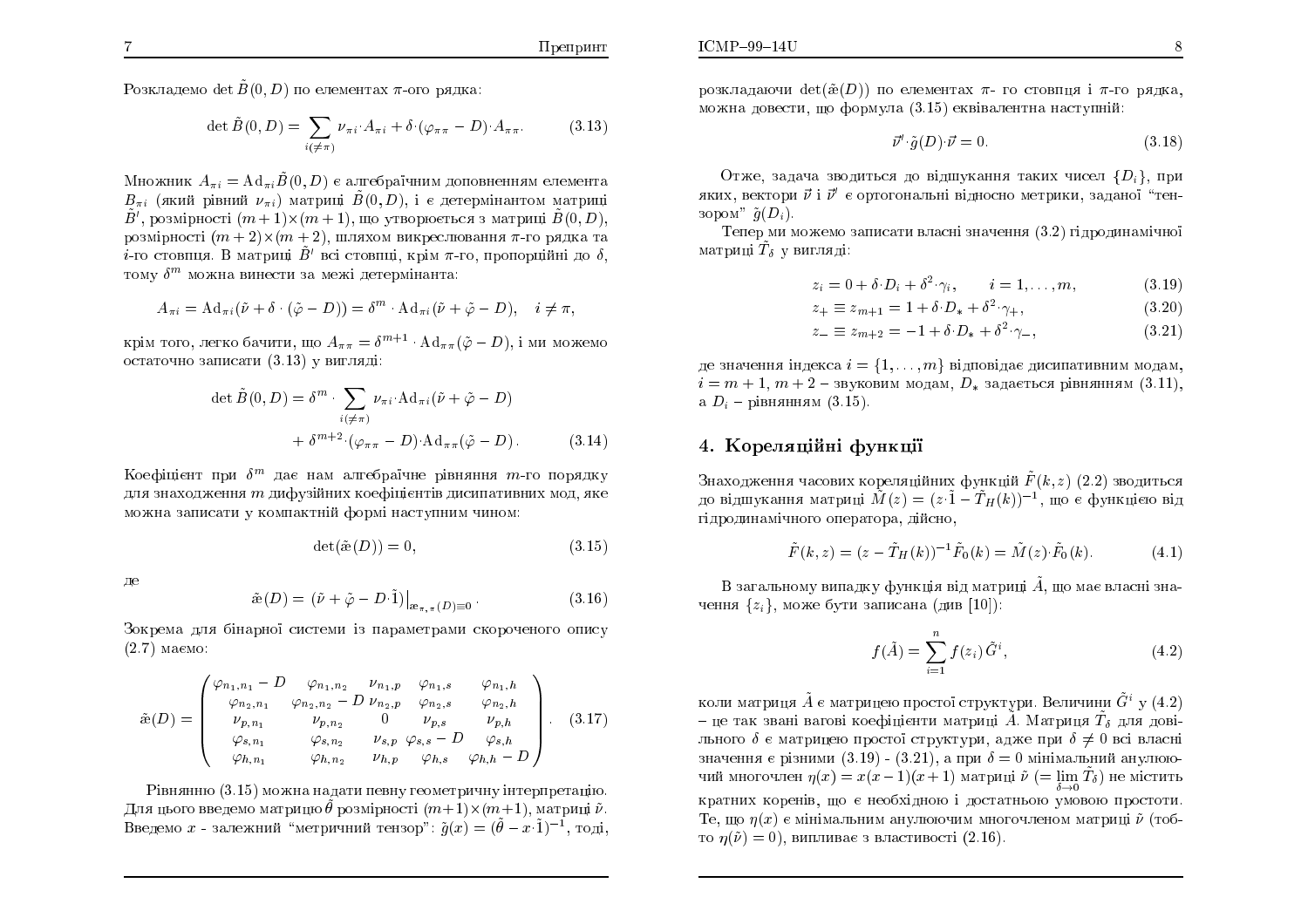Таким чином, для  $\tilde{\nu}$  і  $\tilde{T}_\delta$  можна записати:

$$
f(\tilde{\nu}) = f(1)\tilde{G}^+_{\nu} + f(-1)\tilde{G}^-_{\nu} + f(0)\tilde{G}^0_{\nu},
$$
\n(4.3)

$$
f(\tilde{T}_{\delta}) = \sum_{i=1}^{m+2} f(z_i) \tilde{G}_{\delta}^i.
$$
 (4.4)

В границі  $\delta \to 0$  вагові коефіцієнти  $\tilde{G}^i_\delta$  дають нам, як буде видно<br>далі — 1 різних вагових коефіцієнтів *Ґõ<sup>i</sup>, і* — 1 — 1 — 1 тому надалі,  $m+2$  різних вагових коефіцієнтів  $\{\tilde{g}^i_0, i =$ далі,  $m+2$  різних вагових коефіцієнтів  $\{\tilde{g}_0^i,\, i=1,\ldots,m\},\,$ тому на-далі ми будемо формально розрізняти матриці  $\tilde{\nu}$  і  $\tilde{T}_0=\lim\limits_{\delta\to 0}\tilde{T}_\delta,$  адже їх системи вагових коефіцієнтів  $\{\tilde{G}^{\pm}_{\nu},\,\tilde{G}^{0}_{\nu}\}$  та  $\{\tilde{g}^{i}_{0},\,i=1,\ldots,m\},$  відповідно, не співпадають.<br>''

Рівність  $(4.2)$  для матриці  $\tilde{T}_\delta$  до другого порядку по параметру малості  $\delta$  буде мати вигляд

$$
f(\tilde{\nu} + \delta \tilde{\varphi}) = \sum_{i=1}^{m+2} f(\lambda_i + \delta \cdot D_i + \delta^2 \cdot \gamma_i) (\tilde{g}_0^i + \delta \cdot \tilde{g}_1^i + \delta^2 \cdot \tilde{g}_2^i), \tag{4.5}
$$

де  $\tilde{g}^i_0,\ \tilde{g}^i_1,\ \tilde{g}^i_2$  – відповідно нульове, перше і друге наближення по  $\delta$ вагових коефіцієнтів  $\tilde{G}_{\delta}^{i}\,\left(4.4\right)$ :

$$
\tilde{G}_{\delta}^{i} = \tilde{g}_{0}^{i} + \delta \cdot \tilde{g}_{1}^{i} + \delta^{2} \cdot \tilde{g}_{2}^{i} + \dots
$$
\n(4.6)

Вагові коефіцієнти  $\tilde{G}_{\delta}^{i},$  як легко показати, володіють властивостями:

$$
\tilde{G}^i_{\delta} \cdot \tilde{G}^j_{\delta} = \tilde{G}^i_{\delta} \cdot \delta_{ij},\tag{4.7}
$$

де  $\delta_{ij}$  – символ Квонеккера. Підставивши (4.6) в (4.7), отримаємо для наближеннь  $\tilde{g}_0^i,\,\tilde{g}_1^i,\,\ldots$  ланцюжок тотожностей:

$$
\tilde{g}_0^i \cdot \tilde{g}_0^j = \tilde{g}_0^i \cdot \delta_{ij},\tag{4.8}
$$

$$
\tilde{g}_0^i \cdot \tilde{g}_1^j + \tilde{g}_1^i \cdot \tilde{g}_0^j = \tilde{g}_1^i \cdot \delta_{ij}.
$$
\n(4.9)

: : : : : : : : :

 $P$ озклад лівої частини  $(4.5)$  в ряд по  $\delta$  дасть:

$$
f(\tilde{\nu} + \delta \tilde{\varphi}) = \sum_{k \ge 0} \frac{f^{(k)}(0)}{k!} \tilde{\nu}^k + \delta \cdot \sum_{k \ge 1} \frac{f^{(k)}(0)}{k!} \{\tilde{\nu}^{k-1}, \tilde{\varphi}\} + \delta^2 \cdot \sum_{k \ge 2} \frac{f^{(k)}(0)}{k!} \{\tilde{\nu}^{k-2}, \tilde{\varphi}^2\},
$$
(4.10)

ле

$$
\{\tilde{\nu}^s, \tilde{\varphi}\} \equiv \sum_{k=0}^s \tilde{\nu}^k \tilde{\varphi} \tilde{\nu}^{s-k} = \tilde{\nu}^s \tilde{\varphi} + \tilde{\nu}^{s-1} \tilde{\varphi} \tilde{\nu} + \ldots + \tilde{\varphi} \tilde{\nu}^s, \quad (4.11)
$$

$$
\{\tilde{\nu}^s, \tilde{\varphi}^2\} \equiv \sum_{k=0}^s \sum_{l=0}^{s-k} \tilde{\nu}^k \tilde{\varphi} \tilde{\nu}^l \tilde{\varphi} \tilde{\nu}^{s-k-l}.
$$
\n(4.12)

Перший доданок у правій частині  $(4.10)$  можна записати як  $f(\tilde{\nu})$ . Розклавши по  $\delta$  обидві частини  $(4.5) ,$  і прирівнявши до  $0$  коефіцієнти при однакових степенях  $\delta,$  отримаємо  $3$  тотожності:

$$
f(\tilde{\nu}) = \sum_{i=1}^{m+2} f(\lambda_i) \cdot \tilde{g}_0^i,
$$
\n(4.13)

$$
\sum_{k\geq 1} \frac{f^{(k)}(0)}{k!} \{\tilde{\nu}^{k-1}, \tilde{\varphi}\} = \sum_{i=1}^{m+2} \left[ f(\lambda_i) \cdot \tilde{g}_1^i + f'(\lambda_i) D_i \cdot \tilde{g}_0^i \right], \qquad (4.14)
$$

$$
\sum_{k\geq 2} \frac{f^{(k)}(0)}{k!} \{\tilde{\nu}^{k-2}, \tilde{\varphi}^2\} = \sum_{i=1}^{m+2} \left[ f(\lambda_i) \cdot \tilde{g}_2^i + f'(\lambda_i) D_i \cdot \tilde{g}_1^i + (4.15) + \left( f'(\lambda_i) \gamma_i + \frac{f''(\lambda_i)}{2!} D_i^2 \right) \cdot \tilde{g}_0^i \right].
$$

3 усього попереднього видно, що обчислення кореляційних функцій зводиться до знаходження вагових коефіцієнтів  $(4.6)$ . Подальше відшукання вагових коефіцієнтів грунтується на аналізі рівнянь<br>.  $(4.13)-(4.16).$ 

Проаналізуємо (4.13). Оскільки  $\lambda_i$ , приймає три значення  $\lambda_{\pm} =$  $\pm 1, \lambda_0 = 0$ , то рівняння  $(4.13)$  можемо записати у вигляді:

$$
f(\tilde{\nu}) = f(1)\,\tilde{g}_0^+ + f(-1)\,\tilde{g}_0^- + f(0)\,\tilde{P},\tag{4.16}
$$

дe

$$
\tilde{P} = \sum_{i=1}^{m} \tilde{g}_0^i.
$$
\n(4.17)

Pозглянемо послідовно три функції  $f_+(x) = x(x + 1), f_-(x) =$  $x(x-1), f_0(x) = (x-1)(x+1),$  кожна з яких занулює два доданки в правій частині (4.16). Цо дає нам можливість послідовно знайти вирази для  $\tilde{g}^+_0, \, \tilde{g}^-_0, \, \tilde{P}$ :

$$
\tilde{g}_0^+ = \frac{\tilde{\nu}(\tilde{\nu} + 1)}{2}, \quad \tilde{g}_0^- = \frac{\tilde{\nu}(\tilde{\nu} - 1)}{2}, \tag{4.18}
$$

$$
\tilde{P} = 1 - \tilde{\nu}^2. \tag{4.19}
$$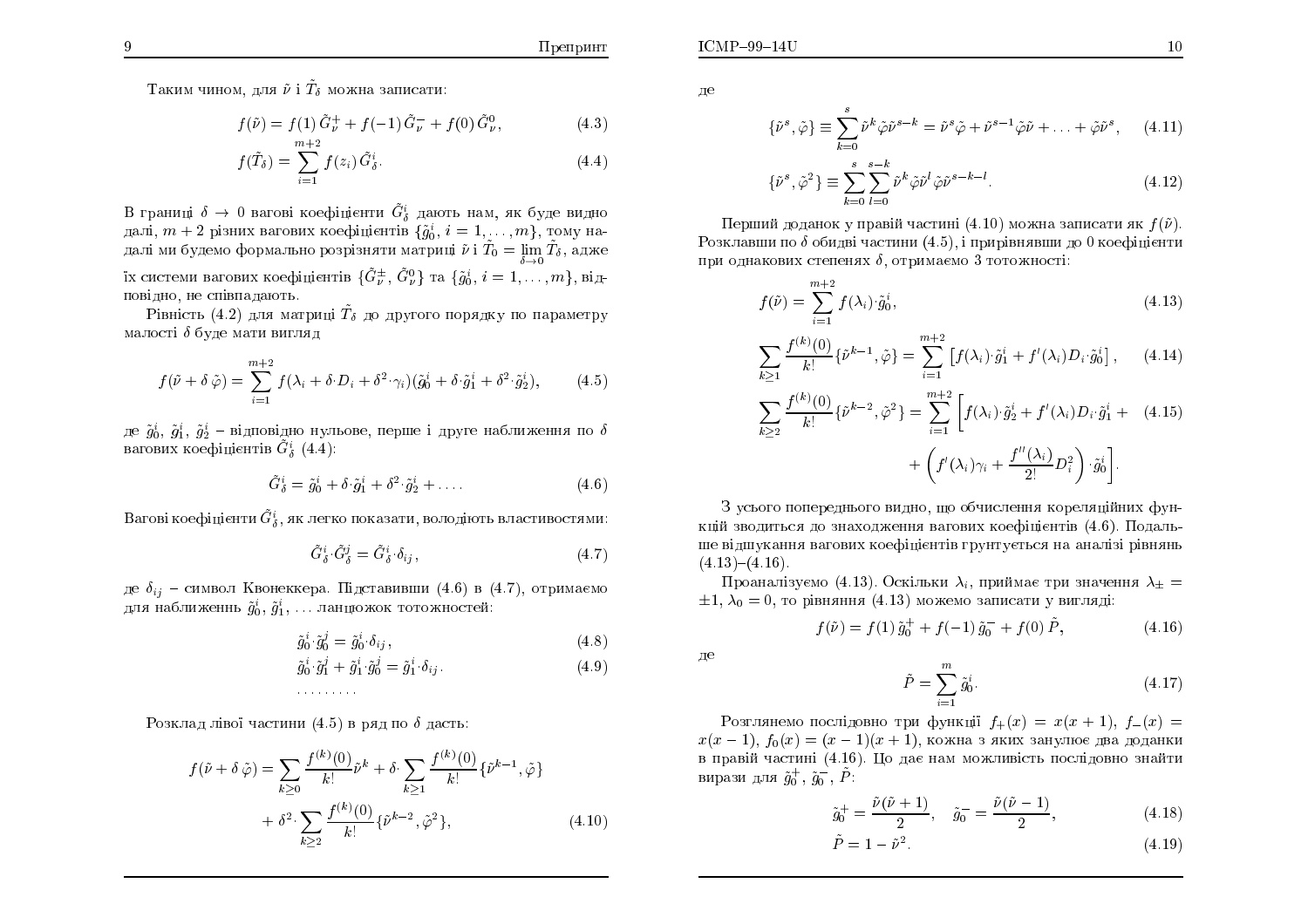$\Pi$ репринт

Порівнюючи (4.16) і (4.3) бачимо, що  $\tilde{g}_0^+$ ,  $\tilde{g}_0^-$ ,  $\tilde{P}$  співпадають з<br> $\tilde{G}^+_\nu$ ,  $\tilde{G}^-_\nu$ ,  $\tilde{G}^0_\nu$  відповідно. Формули (4.19), (4.17) дають нам нульове правило сум для дисипативних мод:

$$
\sum_{i=1}^{m} \tilde{g}_0^i = 1 - \tilde{\nu}^2.
$$
\n(4.20)

Таким чином, бачимо, що ваговий коефіцієнт єдиної *т*-кратно виродженої дисипативної моди матриці  $\tilde{\nu}$  рівний сумі вагових коефіцієнтів  $m$  різних дисипативних мод матриці  $\tilde{T}_0$ .

Зауважимо, що оператор  $\tilde{P}$  має властивості проекційного оператора:

$$
\tilde{P}^2 = \tilde{P},\tag{4.21}
$$

що випливає з властивості  $(2.16)$  матриці  $\tilde{\nu}.$ 

Тепер розглянемо рівність (4.14). Використовуючи властивість  $(2.16)$ , легко спростити функції  $\{\tilde{\nu}^k, \tilde{\varphi}\}$ . Відповідно для парних і непарних показників  $k$  знаходимо:

$$
\{\tilde{\nu}^{2s}, \tilde{\varphi}\} = \{\tilde{\nu}^2, \tilde{\varphi}\} + (s-1) \cdot \tilde{\nu}^2 \{\tilde{\nu}, \tilde{\varphi}\} \tilde{\nu},
$$
\n
$$
\{\tilde{\nu}^{2s-1}, \tilde{\varphi}\} = \{\tilde{\nu}, \tilde{\varphi}\} + (s-1) \cdot \tilde{\nu} \{\tilde{\nu}, \tilde{\varphi}\} \tilde{\nu},
$$
\n(4.22)

Перепишемо (4.14), відділивши "звукові" доданки від "дисипатив- $H$ ИХ":

$$
\sum_{k\geq 1} \frac{f^{(k)}(0)}{k!} \{\tilde{\nu}^{k-1}, \tilde{\varphi}\} = f(0) \sum_{i=1}^{m} \tilde{g}_{1}^{i} + \sum_{+,-} f(\pm 1) \tilde{g}_{1}^{\pm} \qquad (4.23)
$$

$$
+ f'(0) \sum_{i=1}^{m} D_{i} \tilde{g}_{0}^{i} + D_{*} \sum_{+,-} f'(\pm 1) \tilde{g}_{0}^{\pm}.
$$

 $\Pi$ ри виборі  $f(x) = 1$  відразу отримуємо:

$$
\sum_{i=1}^{m+2} \tilde{g}_1^i = 0 \quad \text{afo} \quad \sum_{i=1}^m \tilde{g}_1^i = -(\tilde{g}_1^+ + \tilde{g}_1^-). \tag{4.24}
$$

Підставивши в  $(4.24)$  функцію  $f(x) = x^{2p+1} - x^{2s+1}$ , де  $p, s > 1$ , знахолимо:

$$
\tilde{\nu}\tilde{\varphi}\tilde{\nu} + \tilde{\nu}^2\tilde{\varphi}\tilde{\nu}^2 = 2D_*\tilde{\nu}^2, \quad \text{afo} \quad \tilde{\nu}^2\tilde{\varphi}\tilde{\nu} + \tilde{\nu}\tilde{\varphi}\tilde{\nu}^2 = 2D_*\tilde{\nu}, \tag{4.25}
$$

що є певною додатковою тотожністю, якій задовільняють матриці  $\tilde{\varphi}$ та  $\tilde{\nu}.$ 

Розглянувши послідовно функції  $f_1(x) = \frac{x^{2p}}{2p} - \frac{x^{2s}}{2s}$  та  $f_2(x) =$  $\frac{x^{2p+1}}{2p+1} - \frac{x^{2s+1}}{2s+1}$ , із рівняння (4.24) отримуємо:

$$
\tilde{g}_1^+ - \tilde{g}_1^- = \{ \tilde{\nu}^2, \tilde{\varphi} \} - 3D_* \tilde{\nu}^2, \quad \tilde{g}_1^+ + \tilde{g}_1^- = \{ \tilde{\nu}, \tilde{\varphi} \} - 2D_* \tilde{\nu}, \qquad (4.26)
$$

де враховано тотожності  $(4.25)$ . З виразів  $(4.26)$  сліду $\epsilon$ , що:

$$
\tilde{g}_1^{\pm} = \frac{1}{2} \left( \{ \tilde{\nu}, \tilde{\varphi} \} - 2D_* \cdot \tilde{\nu} \pm \{ \tilde{\nu}^2, \tilde{\varphi} \} \mp 3D_* \cdot \tilde{\nu}^2 \right). \tag{4.27}
$$

Вибравши  $f(x) = x$ , після нескладних перетворень, отримуємо:

$$
\sum_{i=1}^{m} D_i \tilde{g}_0^i = \tilde{P} \tilde{\varphi} \tilde{P}.
$$
\n(4.28)

Використовуючи тепер властивість (4.8), можемо показати, що  $(\tilde{P}\tilde{\varphi}\tilde{P})^n~=~\sum\limits_{i=1}^m$ функції  $F(x)$  такої, що  $F(0) = 0$ , маємо:  $D_i^n\tilde{g}_{0}^i$ , або для більш загального випадку довільної

$$
F(\tilde{P}\tilde{\varphi}\tilde{P}) = \sum_{i=1}^{m} F(D_i)\tilde{g}_0^i.
$$
 (4.29)

Узагальнення  $(4.29)$  на випадок функції  $F(0) \neq 0$  дає формула:

$$
\tilde{P} \cdot F(\tilde{P}\tilde{\varphi}\tilde{P}) \cdot \tilde{P} = \sum_{i=1}^{m} F(D_i)\tilde{g}_0^i.
$$
\n(4.30)

Якщо у вираз (4.30) підставити функцію  $F_k(x) = \prod_{i=1}^m$  $i=1\,( \neq k)$  $(D_i-x),$ отримаємо:

$$
\tilde{g}_0^k = \prod_{i=1(\neq k)}^m \tilde{P} \frac{D_i - \tilde{\varphi}}{D_i - D_k} \tilde{P}.
$$
\n(4.31)

Бачимо, що розгляд рівності (4.13) дав нам можливість знайти  $\tilde{g}^{\pm}_0$ , з рівняння (4.14) отримані вагові коефіцієнти для дисипативних мод  $\tilde{g}^i_0, i = 1, \ldots, m$ , та  $\tilde{g}^{\pm}_1$ . Тому можна сподіватись, що рівність  $(4.16)$  дасть нам можливість знайти  $\tilde{g}_1^i, i = 1, \ldots, m$ .

Проаналізуємо рівність (4.16). Аналогічно до (4.23) спростимо функції  $\{\tilde{\nu}^k,\tilde{\varphi}^2\}$ :

$$
\{\tilde{\nu}^{2s}, \tilde{\varphi}^2\} = \{\tilde{\nu}^2, \tilde{\varphi}^2\} + (s-1) \left[2D_*\{\tilde{\nu}^2, \tilde{\varphi}\} + \tilde{\nu}^2\{\tilde{\nu}\tilde{\varphi}^2\}\tilde{\nu}\right] + 2D_*^2(s-1)(s-2)\tilde{\nu}^2,
$$
\n(4.32)

$$
\{\tilde{\nu}^{2s-1}, \tilde{\varphi}^2\} = \{\tilde{\nu}, \tilde{\varphi}^2\} + (s-1) \left[2D_*\{\tilde{\nu}, \tilde{\varphi}\} + \tilde{\nu}\{\tilde{\nu}\tilde{\varphi}^2\} \tilde{\nu}\right] + 2D_*^2(s-1)(s-2)\tilde{\nu}.
$$
 (4.33)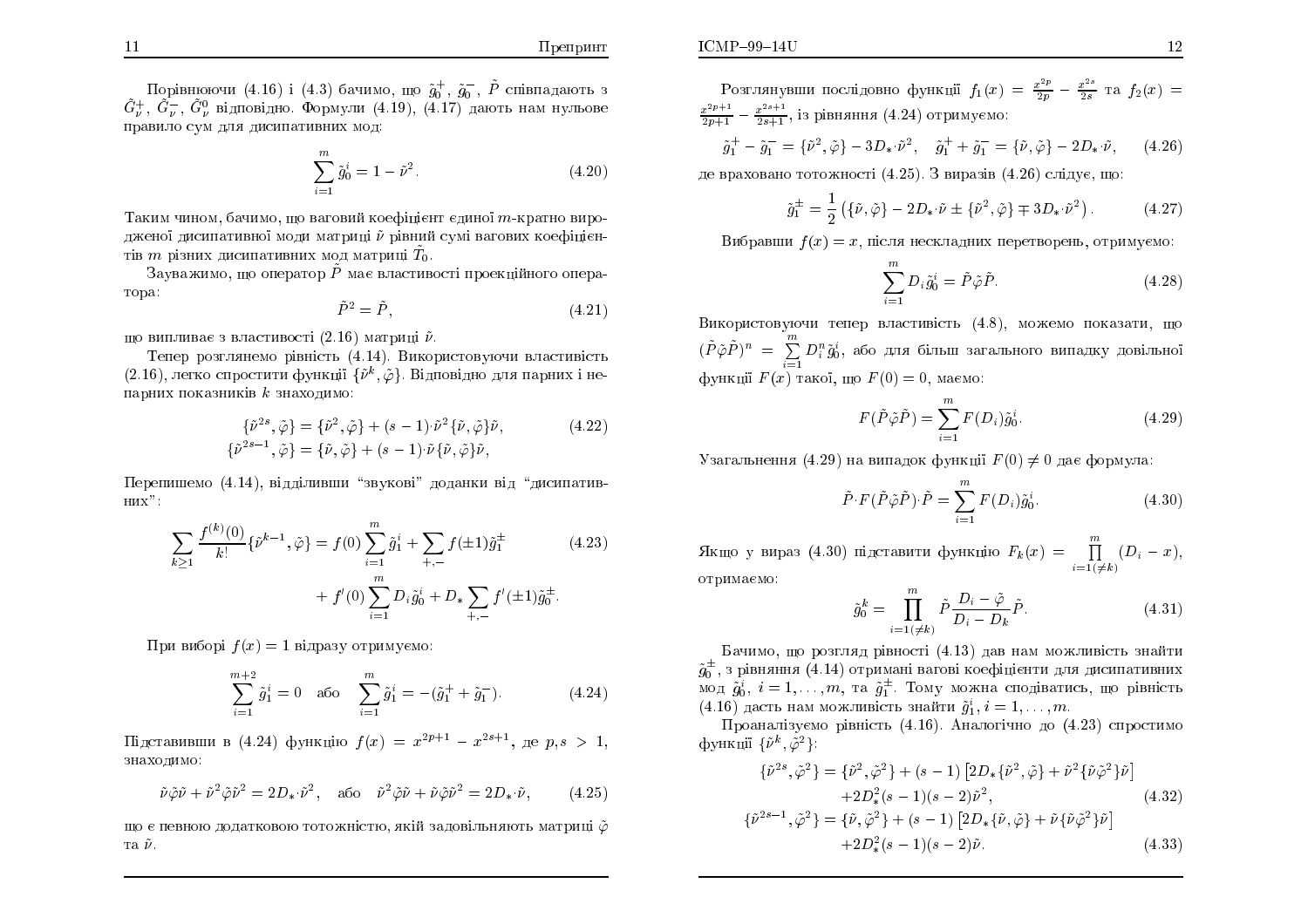$\Pi$ репринт

$$
\tilde{g}_2^+ + \tilde{g}_2^- = \{\tilde{\nu}^2, \tilde{\varphi}^2\} - 2 \left[2D_*\{\tilde{\nu}^2, \tilde{\varphi}\} + \tilde{\nu}^2\{\tilde{\nu}, \tilde{\varphi}^2\}\tilde{\nu}\right] + 12D_*^2\tilde{\nu}^2, \quad (4.34)
$$
  

$$
\tilde{C} \equiv \tilde{g}_2^+ - \tilde{g}_2^- = \{\tilde{\nu}, \tilde{\varphi}^2\} - \frac{3}{2} \left[2D_*\{\tilde{\nu}, \tilde{\varphi}\} + \tilde{\nu}\{\tilde{\nu}, \tilde{\varphi}^2\}\tilde{\nu}\right] + \frac{15}{2}D_*^2\tilde{\nu}. \quad (4.35)
$$

Для знаходження  $\tilde{g}_1^i$ , нам потрібні будуть наступні рівності, які нескладно довести, використовуючи  $(4.25)$ :

$$
\tilde{g}_0^+ \cdot \tilde{\varphi} \cdot \tilde{g}_0^+ = D_+ \cdot \tilde{g}_0^+ , \quad \tilde{g}_0^- \cdot \tilde{\varphi} \cdot \tilde{g}_0^- = D_- \cdot \tilde{g}_0^- , \tag{4.36}
$$

$$
\tilde{g}_0^j \cdot \tilde{\varphi} \cdot \tilde{P} = \hat{P} \cdot \tilde{\varphi} \cdot \tilde{g}_0^j = D_j \cdot \tilde{g}_0^j, \tag{4.37}
$$

де ми розрізняємо коефіцієнти дифузії для '+' і '–' звукових мод (див. (3.11)), що є необхідним для подальшого розгляду.<br>Пі

 $\Pi$ ідставляючи  $f(x) = x$  в формулу  $(4.16)$ , отримаєм:

$$
\sum_{i=1}^{m+2} (D_i \tilde{g}_1^i + \gamma_i \tilde{g}_0^i) = -\tilde{C},
$$
\n(4.38)

де  $\tilde{C}$  визначене в  $(4.35)$ 

Введемо оператори  $\widehat{Q}_i,$  що діють за правилом

$$
\hat{Q}_{i} \cdot \tilde{A} = \sum_{j=1(\neq i)}^{m+2} \frac{1}{D_{i} - D_{j}} \left( \tilde{g}_{0}^{i} \tilde{A} \cdot \tilde{g}_{0}^{j} + \tilde{g}_{0}^{j} \cdot \tilde{A} \cdot \tilde{g}_{0}^{i} \right), \quad i = 1, \dots, m+2.
$$
\n(4.39)

Подіявши оператором  $\widehat{Q}_i$  на рівність  $(4.38)$ , бачимо, що завдяки  $(4.8)$ , другий доданок в лівій частині під символом сумування зникне. Тоді, використавши рівність  $(4.9)$ , ми отримаємо:

$$
\hat{Q}_i \cdot (-\tilde{C}) = \hat{Q}_i \cdot \sum_{j=1}^{m+2} D_j \cdot \tilde{g}_1^j = \tilde{g}_1^i.
$$
 (4.40)

Таким чином, для вагових коефіцієнтів  $\tilde{g}_1^i$  маємо:

$$
\tilde{g}_1^i = \sum_{j(\neq i)}^{m+2} \frac{1}{D_j - D_i} \left( \tilde{g}_0^i \cdot \tilde{C} \cdot \tilde{g}_0^j + \tilde{g}_0^j \cdot \tilde{C} \cdot \tilde{g}_0^i \right), \quad i = 1, \dots, m+2. \tag{4.41}
$$

Бачимо, що розрізняти коефіцієнти дифузії  $D_+,\,D_-$  є необхідно для $^{\star+}_{\phantom{\star}+\phantom{\star}}$ уникнення невизначеностей типу  $0/0$  при знаходженні матриць  $\tilde{g}^{\pm}_1$ .

Використовуючи рівності (4.36), (4.37), легко показати, що:

$$
\tilde{g}_0^+ \cdot \tilde{B} \tilde{g}_0^- = \frac{1}{2} (D_- - D_+) \tilde{g}_0^+ \tilde{\varphi} g_0^- , \quad \tilde{g}_0^- \cdot \tilde{B} \tilde{g}_0^+ = \frac{1}{2} (D_- - D_+) \tilde{g}_0^- \tilde{\varphi} g_0^+, \quad (4.42)
$$
\n
$$
\tilde{g}_0^+ \cdot \tilde{B} \tilde{g}_0^j = (D_j - D_+) \tilde{g}_0^+ \tilde{\varphi} g_0^j , \qquad \tilde{g}_0^j \cdot \tilde{B} \tilde{g}_0^+ = (D_j - D_+) \tilde{g}_0^j \tilde{\varphi} g_0^+, \quad (4.43)
$$
\n
$$
\tilde{g}_0^- \cdot \tilde{B} \tilde{g}_0^j = (D_- - D_j) \tilde{g}_0^- \tilde{\varphi} g_0^j , \qquad \tilde{g}_0^j \cdot \tilde{B} \tilde{g}_0^- = (D_- - D_j) \tilde{g}_0^j \tilde{\varphi} g_0^-, \quad (4.44)
$$
\n
$$
\tilde{g}_0^j \cdot \tilde{B} \tilde{g}_0^k = \tilde{g}_0^j \tilde{\varphi} \tilde{\varphi} \tilde{\varphi} \tilde{g}_0^k , \qquad \tilde{g}_0^j \cdot \tilde{B} \tilde{g}_0^- = (D_- - D_j) \tilde{g}_0^j \tilde{\varphi} g_0^-, \quad (4.44)
$$

де  $j, k = 1, \ldots, m$ . На основі цих співвідношень та формули  $(4.41)$ отримаємо:

$$
\tilde{g}_1^{\pm} = \pm \tilde{g}_0^{\pm} \tilde{\varphi} (\tilde{P} + \frac{1}{2} \tilde{g}_0^{\mp}) \pm (\tilde{P} + \frac{1}{2} \tilde{g}_0^{\mp}) \tilde{\varphi} \tilde{g}_0^{\pm}, \qquad (4.46)
$$

$$
\tilde{g}_1^j = (\tilde{R}_j \cdot \tilde{\varphi} - 1)\tilde{\nu}\tilde{\varphi}\tilde{g}_0^j + \tilde{g}_0^j\tilde{\varphi}\tilde{\nu}(\tilde{\varphi}\cdot\tilde{R}_j - 1),\tag{4.47}
$$

ле

$$
\tilde{R}_j = \sum_{k=1(\neq j)}^m \frac{\tilde{g}_0^k}{D_k - D_j}, \quad j = 1, \dots, m.
$$
 (4.48)

÷ÉÒÁÚ (4.46) Õ ÒÏÚÇÏÒÎÕÔÏÍÕ ×ÉÇÌÑÄ Ó×ÁÄÁ¤ <sup>Ú</sup> ÏÔÒÉÍÁÎÉÍ ÒÁÎÛÅ виразом (4.27)<br>—

Таким чином, нами отримані нульові та перші наближення для вагових коефіцієнтів багатокомпонентної суміші в аналітичному вигляді. З точністю до першого порядку по  $\delta$  можемо записати:

$$
f(\tilde{\nu} + \delta \cdot \tilde{\varphi}) = \sum_{+,-} f(\pm 1 + \delta \cdot D_*) \cdot (\tilde{g}_0^{\pm} + \delta \cdot \tilde{g}_1^{\pm}) + \sum_{i=1}^m f(\delta \cdot D_i) \cdot (\tilde{g}_0^i + \delta \cdot \tilde{g}_1^i),
$$
\n(4.49)

де всі величини, що входять у праву сторону (4.49), задаються формулами (3.11), (3.16), (4.18), (4.31), (4.46) - (4.48). Вираз (4.49) слід розглядати як інтерполяційний, розуміючи під множниками типу<br>———————————————————  $f(\pm 1 + \delta \cdot D_*)$  ряди, які вони породжують.

Враховуючи зв'язок (2.13), розв'яки для часових кореляційних функцій (4.1) в гідродинамічній границі можуть бути записані у ви<mark>-</mark> гляді:

$$
\tilde{F}(k,z) = \left\{ \sum_{+,-} \frac{\tilde{g}_0^{\pm} + ik \cdot \tilde{g}_1^{\pm}}{z \mp ik v_s + k^2 v_s D_*} + \sum_{i=1}^m \frac{\tilde{g}_0^i + ik \cdot \tilde{g}_1^i}{z + k^2 v_s D_i} \right\} \cdot \tilde{F}_0. \tag{4.50}
$$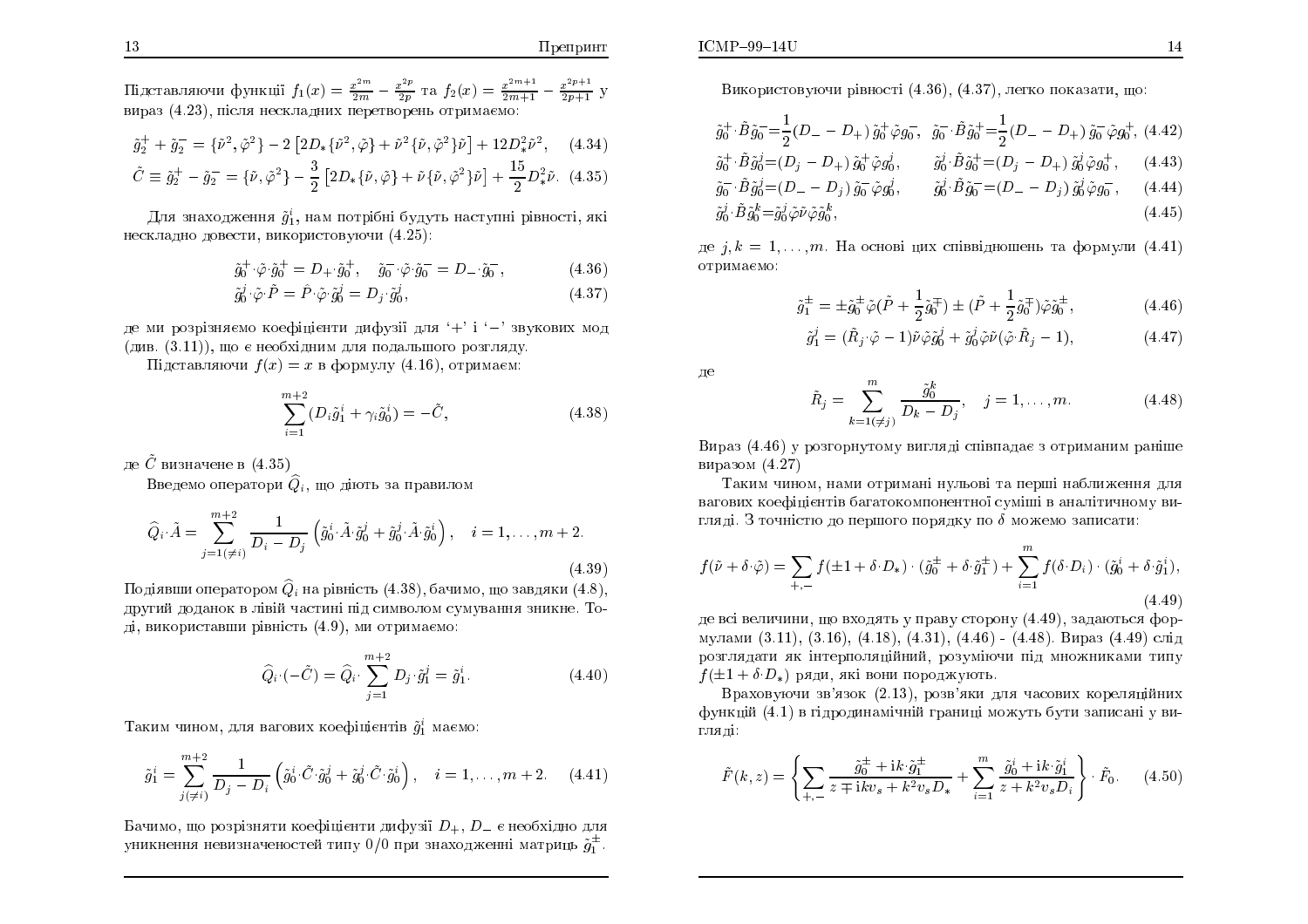## 5. Суміш магнітних та немагнітних частинок у па-<br>рамарнітному стані рамагнітному ст<mark>ані</mark>

Розглянемо тепер конкретний приклад суміші магнітних та немагнітних частинок (2.7) у парамагнітному стані при відсутності зовнішнього магнітного поля. У цьому випадку<br>

$$
\nu_{p,s} = \nu_{s,p} = 0, \quad \varphi_{s,\hat{Y}} = \varphi_{\hat{Y},s} = 0,
$$
\n(5.1)

для всіх  $\hat{Y} \neq s$ . Завдяки цьому гідродинамічна матриця (2.12) розпадається на 2 блоки: матрицю  $\widetilde{\nu}_1 + \delta \cdotp \widetilde{\varphi}_1,$  розмірності 4 $\times$ 4 та діагональний елемент  $\delta \cdot \varphi_{ss},$  де  $\tilde \nu_1$  та  $\tilde \varphi_1$  є матрицями  $\tilde \nu$  та  $\tilde \varphi$  з викреслиними 4-Í ÒÑÄËÏÍ ÔÁ 4- Í ÓÔÏ×ÅÍ, ÑËi ×iÄÏ×iÄÁÀÔØ ÚÍiÎÎiÊ s.

Для спрощення запису введемо вектор-стовпець  $\vec{\omega}$  та векторрядок  $\vec{\omega}'$ 

$$
\vec{\omega} = (\nu_{n_1,p}, \nu_{n_2,p}, 0, 0, \nu_{h,p})^{\mathrm{T}}, \quad \vec{\omega}' = (\nu_{p,n_1}, \nu_{p,n_2}, 0, 0, \nu_{p,h}), \tag{5.2}
$$

що є відповідно 3-м стовпцем та 3-м рядком матриці  $\tilde{\nu}$ . Введемо також вектори:<br>`

$$
\vec{\xi} = \tilde{\varphi} \cdot \vec{\omega}, \quad \vec{\xi}' = \vec{\omega}' \cdot \tilde{\varphi}; \quad \text{afo} \quad \xi_i = \sum_j \varphi_{i,j} \omega_j, \quad \xi'_i = \sum_j \omega'_j \varphi_{j,i}, \quad (5.3)
$$

де індекси без штрихів  $(i, j, \ldots)$  тут і надалі пробігають  $\{n_1, n_2, h\},$  а індекси зі штрихами  $(i',j',\ldots)$  пробігають  $\{p,s\}$ . Індекси, що позначаються великими латинськими літерами  $(I, J, \ldots)$  пробігають всі значення  $\{n_1, n_2, p, s, h\}.$ 

Iз виразу (2.10) знаходимо (див також [5]), що квадрат швид-<br>- сочин в толій системі з оборночою одіобогичною отношністю кості звуку в такій системі є оберненою адіабатичною стисливістю,<br>С визначеною в ансамблі з постійними намагніченістю та кількостями<br>С частинок обох сортів:

$$
v_s^2 = -\frac{V^2}{\bar{m}} \left(\frac{\partial P}{\partial V}\right)_{NSM} = \left(\frac{\partial P}{\partial \rho}\right)_{NSM},\tag{5.4}
$$

де  $\bar{m} = c_1 m_1 + c_2 m_2$  – маса,  $V$  – об'єм,  $\rho$  – масова густина,  $P$  – тиск,  $c_1$  та  $c_2$  – відповідні концентрації частинок.

 $\rm K$ оефіцієнт затухання звуку  $(3.11)$ :

$$
D_* = \frac{1}{2} \left( \sum_i \omega'_i \xi_i + \varphi_{p,p} \right). \tag{5.5}
$$

$$
D_1 = \varphi_{s,s},\tag{5.6}
$$

$$
D_2 = -\frac{1}{2}b + \frac{1}{2}\sqrt{b^2 - 4c},\tag{5.7}
$$

$$
D_3 = -\frac{1}{2}b - \frac{1}{2}\sqrt{b^2 - 4c},\tag{5.8}
$$

де  $D_1$  – коефіцієнт спіндифузії,  $D_2,~D_3$  – коефіцієнти взаємо- та термодифузії. Тут

$$
b = 2D_* - Sp\tilde{\varphi}_1, \quad c = \det(\tilde{\nu}_1 + \tilde{\varphi}_1). \tag{5.9}
$$

 ${\rm V}$  нульовому наближенні по  $\delta$  для вагових коефіцієнтів із виразу  $(4.18)$  маємо відповідно:

$$
(\tilde{g}_0^{\pm})_{i,j} = \frac{1}{2}\omega_i\omega'_j, \quad (\tilde{g}_0^{\pm})_{s,J} = (\tilde{g}_0^{\pm})_{J,s} = 0,
$$
 (5.10)

$$
(\tilde{g}_0^{\pm})_{p,i} = \pm \frac{1}{2} \omega_i', \quad (\tilde{g}_0^{\pm})_{i,p} = \pm \frac{1}{2} \omega_i, \quad (\tilde{g}_0^{\pm})_{p,p} = \frac{1}{2}
$$
 (5.11)

– для звукових мод;

$$
\tilde{g}_0^1 = \text{diag}(0, 0, 0, 1, 0) \tag{5.12}
$$

-для спіндифузійної моди; ненульовими коефіцієнтами для термота взаємодифузійних мод є:

$$
(\tilde{g}_0^2)_{i,j} = (D_3 - D_2)^{-1} (D_3 \delta_{ij} + \omega_i \omega'_j (\varphi_{p,p} - 2D_* - D_3) + \omega_i \xi'_j + \xi_i \omega'_j - \varphi_{i,j}),
$$
\n
$$
(\tilde{g}_0^3)_{i,j} = (D_2 - D_3)^{-1} (D_2 \delta_{ij} + \omega_i \omega'_j (\varphi_{p,p} - 2D_* - D_2))
$$
\n(5.13)

$$
(\tilde{g}_0^3)_{i,j} = (D_2 - D_3)^{-1} (D_2 \delta_{ij} + \omega_i \omega'_j (\varphi_{p,p} - 2D_* - D_2) + \omega_i \xi'_j + \xi_i \omega'_j - \varphi_{i,j}).
$$
\n(5.14)

Iз виразів  $(4.46)$ ,  $(4.18)$ ,  $(4.19)$  після деяких спрощень, ненульові лінійні поправки до вагових коефіцієнтів можна записати у вигляді:

$$
(\tilde{g}_1^{\pm})_{i,j} = \pm \frac{1}{2} \big( \omega_i \xi'_j + \xi_i \omega'_j + \omega_i \omega'_j (\varphi_{p,p} - 3D_*) \big), \tag{5.15}
$$

$$
(\tilde{g}_1^{\pm})_{p,j} = \frac{1}{2} \left( \xi_j' + \omega_j' (\varphi_{p,p} - 2D_*) \right), \tag{5.16}
$$

$$
(\tilde{g}_1^{\pm})_{i,p} = \frac{1}{2} (\xi_i + \omega_i (\varphi_{p,p} - 2D_*) ), \qquad (5.17)
$$

$$
(\tilde{g}_1^{\pm})_{p,p} = \pm \frac{1}{2} (\varphi_{p,p} - 2D_*) , \quad (\tilde{g}_1^{\pm})_{s,J} = (\tilde{g}_1^{\pm})_{I,s} = 0 \quad (5.18)
$$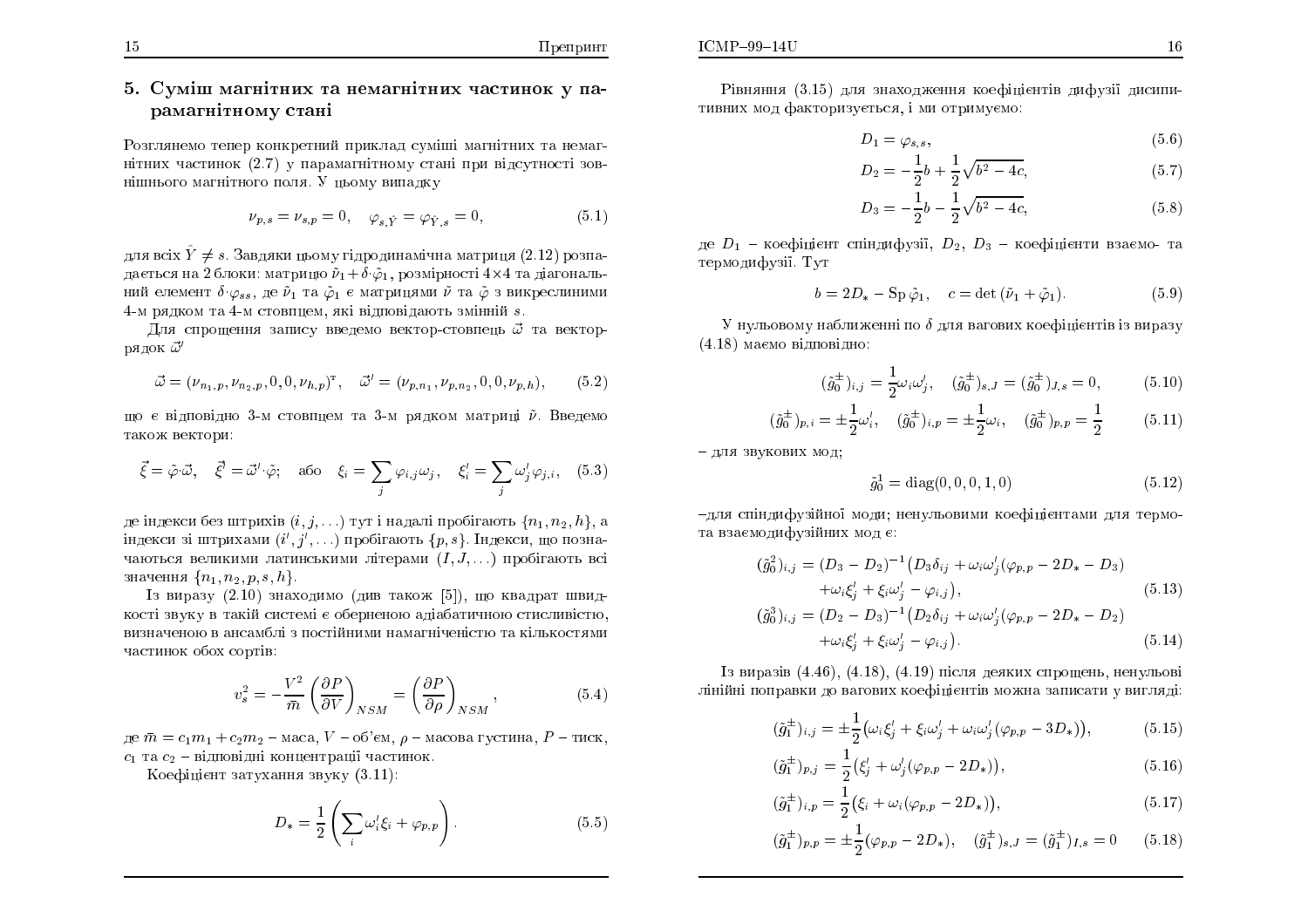- для звукових мод.

$$
(\tilde{g}_1^2)_{i,p} = (D_3 - D_2)^{-1} \left( D_2[\omega_i(D_2 - \text{Sp}\,\tilde{\varphi}_1 + \varphi_{p,p} + \varphi_{i,i}) + \xi_i - \varphi_{i,i}\omega_i] + \eta_i \right),
$$
\n(5.19)

$$
\tilde{g}_1^2)_{p,j} = (D_3 - D_2)^{-1} \left( D_2[\omega_j'(D_2 - \text{Sp}\,\tilde{\varphi}_1 + \varphi_{p,p} + \varphi_{j,j}) + \xi_j' - \omega_j' \varphi_{i,i}] + \eta_i' \right), \tag{5.20}
$$

$$
(\tilde{g}_1^3)_{i,p} = (D_2 - D_3)^{-1} \Big( D_3[\omega_i(D_3 - \text{Sp}\,\tilde{\varphi}_1 + \varphi_{p,p} + \varphi_{i,i}) + \xi_i - \varphi_{i,i}\omega_i] + \eta_i \Big), \tag{5.21}
$$

$$
(\tilde{g}_1^3)_{p,j} = (D_2 - D_3)^{-1} \left( D_3[\omega_j'(D_3 - \text{Sp}\,\tilde{\varphi}_1 + \varphi_{p,p} + \varphi_{j,j}) + \xi_j' - \omega_j' \varphi_{i,i} \right) + \eta_i' \right),
$$
\n(5.22)

для термо- та взаємодифузійних мод. Для спіндифузійної моди  $\tilde{g}_1^1 =$ 0. Вектори  $\vec{\eta}$  та  $\vec{\eta}'$  у виразах (5.19–5.22) означені наступним чином:

$$
\vec{\eta} = \tilde{\varphi}^{-1} \vec{\omega} \cdot \frac{\det \tilde{\varphi}}{\varphi_{s,s} \varphi_{p,p}}, \quad \vec{\eta}' = \vec{\omega}' \tilde{\varphi}^{-1} \cdot \frac{\det \tilde{\varphi}}{\varphi_{s,s} \varphi_{p,p}}, \tag{5.23}
$$

Легко бачити, що, наприклад:

$$
\eta_{n_2} = -\varphi_{n_2, n_1} \omega_{n_1} \varphi_{h,h} + \varphi_{h,n_1} \omega_{n_1} \varphi_{n_2,h} - \omega_{n_2} \varphi_{h,n_1} \varphi_{n_1,h} \n+ \omega_{n_2} \varphi_{n_1, n_1} \varphi_{h,h} + \varphi_{n_2, n_1} \omega_h \varphi_{n_1,h} - \omega_h \varphi_{n_2,h} \varphi_{n_1,n_1}.
$$

Дійсні частини кореляційних функцій (4.50) можуть бути записані

$$
\operatorname{Re}\tilde{F}(k,\omega)_{i,j} = \sum_{+,-} \frac{k^2 v_s D_* \cdot (\tilde{g}_0^{\pm} \tilde{F}_0)_{i,j} + k(\omega \mp k v_s)(\tilde{g}_1^{\pm} \tilde{F}_0)_{i,j}}{(\omega \mp k v_s)^2 + (v_s D_* k^2)^2} + \sum_{\mu=1}^3 \frac{k^2 v_s D_\mu \cdot (\tilde{g}_0^{\mu} \tilde{F}_0)_{i,j} + k\omega(\tilde{g}_1^{\mu} \tilde{F}_0)_{i,j}}{\omega^2 + (v_s D_\mu k^2)^2},
$$
(5.24)

де матриця  $\tilde{F}_0$  у нашому випадку має вигляд [5]:

$$
\tilde{F}_0 = \begin{pmatrix}\nS_{n_1, n_1} S_{n_1, n_2} & 0 & 0 & 0 \\
S_{n_2, n_1} S_{n_2, n_2} & 0 & 0 & 0 \\
0 & 0 & F_{p, p} & 0 & 0 \\
0 & 0 & 0 & F_{s, s} & 0 \\
0 & 0 & 0 & 0 & F_{h, h}\n\end{pmatrix}
$$
\n(5.25)

Для того, щоб отримати, для наприкладу, парціальний динамічний структурний фактор густина-густина  $S_{n_1,n_1}(k,\omega)$ , ми повинні, згідно з формулою (5.24), порахувати добутки  $(\tilde{g}_{0}^{\mu}, \tilde{F}_{0})_{n_{1},n_{1}}$ . Легко бачити, що ненульові вклади мають наступну структуру:

$$
(\tilde{g}_{0}^{\pm}\tilde{F}_{0})_{n_{1},n_{1}} = \frac{1}{2}\nu_{n_{1},p}\nu_{p,n_{1}}\cdot S_{n_{1},n_{1}} + \frac{1}{2}\nu_{n_{1},p}\nu_{p,n_{2}}\cdot S_{n_{2},n_{1}},
$$
\n
$$
(\tilde{g}_{0}^{2}\tilde{F}_{0})_{n_{1},n_{1}} = (D_{3} - D_{2})^{-1}(D_{3} + \nu_{n_{1},p}\nu_{p,n_{1}}(\varphi_{p,p} - 2D_{*} - D_{3})
$$
\n
$$
+ \nu_{n_{1},p}\xi'_{n_{1}} + \xi_{n_{1}}\nu_{p,n_{1}} - \varphi_{n_{1},n_{1}}\cdot S_{n_{1},n_{1}}
$$
\n
$$
+ (D_{3} - D_{2})^{-1}(D_{3} + \nu_{n_{1},p}\nu_{p,n_{2}}(\varphi_{p,p} - 2D_{*} - D_{3})
$$
\n
$$
+ \nu_{n_{1},p}\xi'_{n_{2}} + \xi_{n_{1}}\nu_{p,n_{2}} - \varphi_{n_{1},n_{2}}\cdot S_{n_{2},n_{1}},
$$
\n
$$
(\tilde{g}_{1}^{\pm}\tilde{F}_{0})_{1n_{1},n_{1}} = \pm \frac{1}{2}\left(\nu_{n_{1},p}\xi'_{n_{1}} + \xi_{n_{1}}\omega'_{n_{1}} + \nu_{n_{1},p}\nu_{p,n_{1}}(\varphi_{p,p} - 3D_{*})\right)\cdot S_{n_{1},n_{1}}
$$
\n
$$
\pm \frac{1}{2}\left(\nu_{n_{1},p}\xi'_{n_{2}} + \xi_{n_{1}}\omega'_{n_{2}} + \nu_{n_{1},p}\nu_{p,n_{2}}(\varphi_{p,p} - 3D_{*})\right)\cdot S_{n_{2},n_{1}}, \quad (5.28)
$$

 $(\tilde{g}_0^3 \tilde{F}_0)_{n_1, n_1}$  отримується з  $(\tilde{g}_0^2 \tilde{F}_0)_{n_1, n_1}$  заміною  $D_2 \leftrightarrow D_3$ , Видно, спіновий вклад у  $S_{n_1,n_1}(k,\omega)$  буде рівний нулю, як і слід було очікувати.

Аналізуючи вклад перших наближень вагових коефіцієнтів  $(5.15)$ - $(5.22)$  у кореляційні функції, можна помітити, що перші наближення для незвукових мод (5.19)-(5.22) будуть давати ненульовий вклад лише для структурних факторів, у яких одною із змінних є імпульс. Тому для прикладу приведемо Фур'є-компоненти часових кореляційних функцій  $F_{p,p}(k,\omega)$  та  $F_{p,h}(k,\omega)$ :

$$
\frac{F_{p,p}(k,\omega)}{F_{p,p}(k)} = \frac{1}{2} \sum_{+,-} \frac{k^2 v_s D_* \pm k(\omega \mp kv_s)(\varphi_{p,p} - 2D_*)}{(\omega \mp kv_s)^2 + (v_s D_* k^2)^2},\tag{5.29}
$$

$$
\frac{F_{p,h}(k,\omega)}{F_{h,h}(k)} = \frac{1}{2} \sum_{+,-} \frac{\pm k^2 v_s D_* \cdot \nu_{p,h} + k(\omega \mp k v_s) (\xi_h' + \nu_{p,h} (\varphi_{p,p} - 2D_*))}{(\omega \mp k v_s)^2 + (v_s D_* k^2)^2} + \sum_{u=2}^3 \frac{k \omega (\tilde{g}_1^{\mu})_{p,h}}{\omega^2 + (v_s D_\mu k^2)^2},
$$
\n(5.30)

де  $(\tilde{g}_1^{\mu})_{p,h}$  задаються формулами (5.21), (5.22), при  $\mu = 2,3$ .

Завдяки виділеності спінової підсистеми, динамічний структурний фактор спін-спін буде мати простий вигляд:

$$
F_{s,s}(k,\omega)/F_{s,s} = \frac{k^2 v_s D_1}{\omega^2 + (v_s D_1 k^2)^2}.
$$
\n(5.31)

Зауважимо, що усі інші кореляційні функції, побудовані на змінних  $\{n_1, n_2, p, h\}$  мають структуру формально схожу на результати,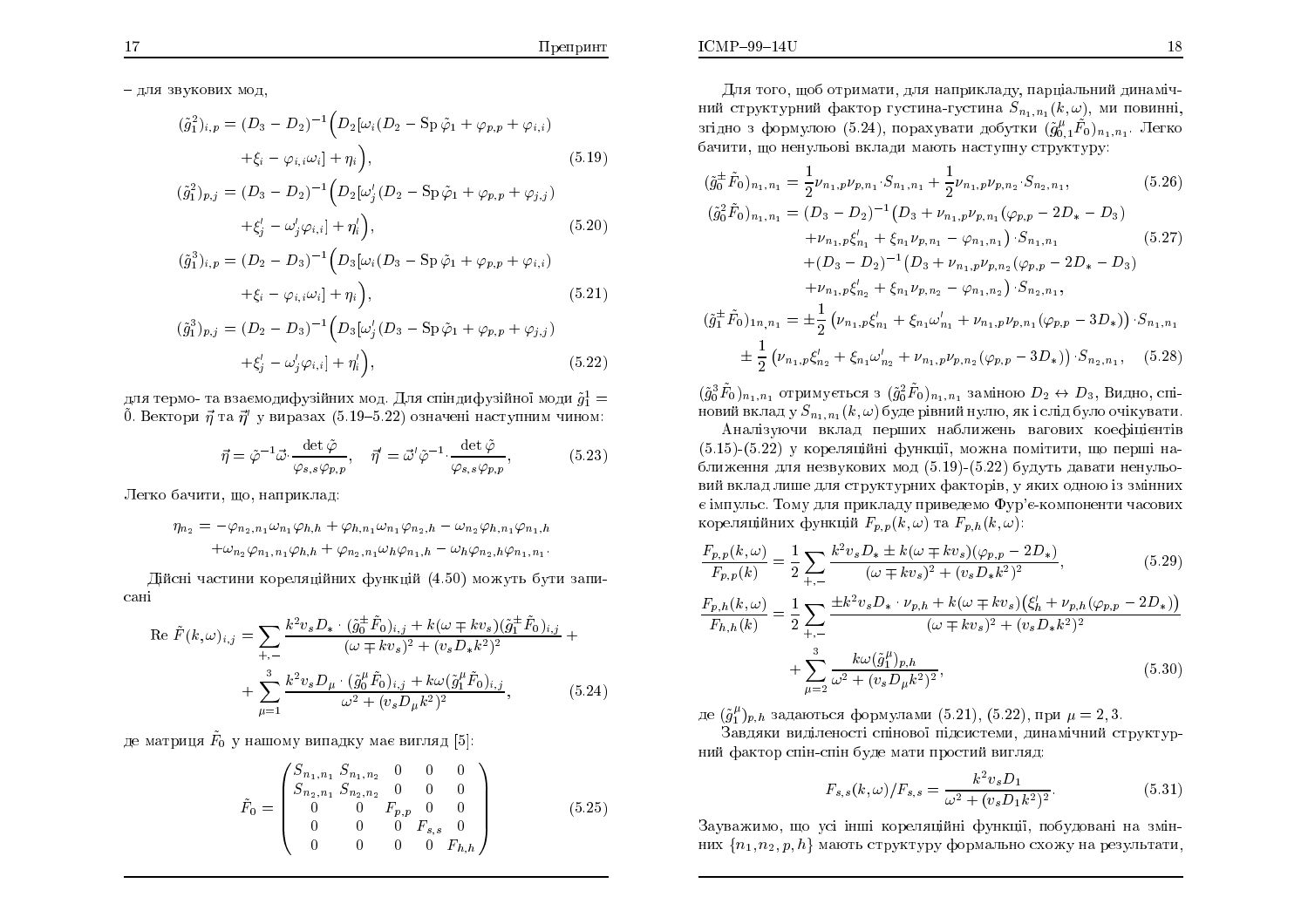Отже, на основі аналізу рівнянь гідродинаміки для багатокомпонентної суміші, ми отримали спектр гідродинамічних збуджень, що включає дві пропагаторні моди, які описують процеси поширення та затухання звуку та  $m$  дифузійних мод, що відповідають за взаємодифузію частинок, спінову дифузію та термодифузію. У ме-ÖÁÈ ÇiÄÒÏÄÉÎÁÍiÞÎÏÇÏ ÎÁÂÌÉÖÅÎÎÑ ÂÕÌÉ ÔÁËÏÖ ÏÔÒÉÍÁÎi ÔÏÞÎi ÁÎÁлітичні вирази для часових кореляційних функцій, які побудовані на гідродинамічних змінних, проаналізовано випадок двокомпонен<del>-</del> тної суміші магнітних та немагнітних частинок і отримані вирази для часових кореляційних функцій даної системи у парамагнітному стані, що є цікавим з експериментальної точки зору, бо дає у явній<br>. формі залежність динамічних структурних факторів від термодина<mark>-</mark> мічних величин<mark>.</mark>

### Jireparypa

- 1. Handri
h K., Kobe S., Amorphe Ferro- und Ferrimagneti
a// A
ademi
a, Berlin,- 1980.
- 2. Rosenweigh R.F., Ferrohydrodynami
s// Cambridge Univ. Press, Cambridge,- 1985.
- 3. Мриглод I.M., Рудавський Ю.К., Токарчук М.В., Бацевич О.Ф., Статистична гідродинаміка суміші магнітних та немагнітних частинок. // УФЖ.- 1999.- т.44, No 9.- с. ???
- 4. Мриглод І.М., Рудавський Ю.К., Токарчук М.В., Бацевич О.Ф., Статистична гідродинаміка суміші магнітних та немагнітних частинок: Слабонерівноважні процеси. // УФЖ.- 1999.- т.44, No 9 - c. ???
- 5. Rudavskii Yu.K., Mryglod I.M., Tokar
huk M.V., Batsevy
h O.F. On the Statisti
al Hydrodynami
s for <sup>a</sup> Bynary Mixture of Magneti and Nonmagneti Atoms.// Preprint ICMP-98-29E.
- 6. Mryglod I.M., Tokar
huk M.V., Folk R. On the Hydrodynami Theory of <sup>a</sup> Magneti Liquid I. General Des
ription. // Physi
a A.- 1995.- V.220.- P. 325-348.
- 7. Mryglod I.M., Folk R. On the Hydrodynami Theory of <sup>a</sup> Magneti Liquid II. Hydrodynamic Modes in the Heizenberg Fluid // Physica A.- 1996.- V.234.- P. 129-150.
- 8. Зубарєв Д.Н., Современные методы статистической теории<br>Соборет неравновесных процессов.// В кн.: Итоги науки и техники. Современные проблемы математики.- М.: ВИНИТИ. 1980.- т. 15.- с.<br>191.990 131-220.
- 9. Zubarew D.N., Morozov V., Ropke G., Statistical Mechanics of Nonequilibrium Pro
esses. Vol. 1, Basi Con
epts, Kineti Theory.// Berlin, Akad. Ver. 1, 1996, 376 p.
- 10. Гантмахер Ф.Р. Теория матриц.// М.: Наука.- 1967.- 575 с.<br>...
- 11. Cohen C., Sutherland J.W.H., Deut
h J.M., Hydrodynami Correlation Fun
tions for Binary Mixtures // Physi
s and Chemistry of Liquids.- 1971.- V.2.- P. 213-235.
- 12. Bhatia A.B., Thornton D.E., Dynamical Structure Factors for a Fluid Binary Mixture in the Hydrodynami Limit // Physi
s and Chemistry of Liquids.- 1974.- P.97-111.